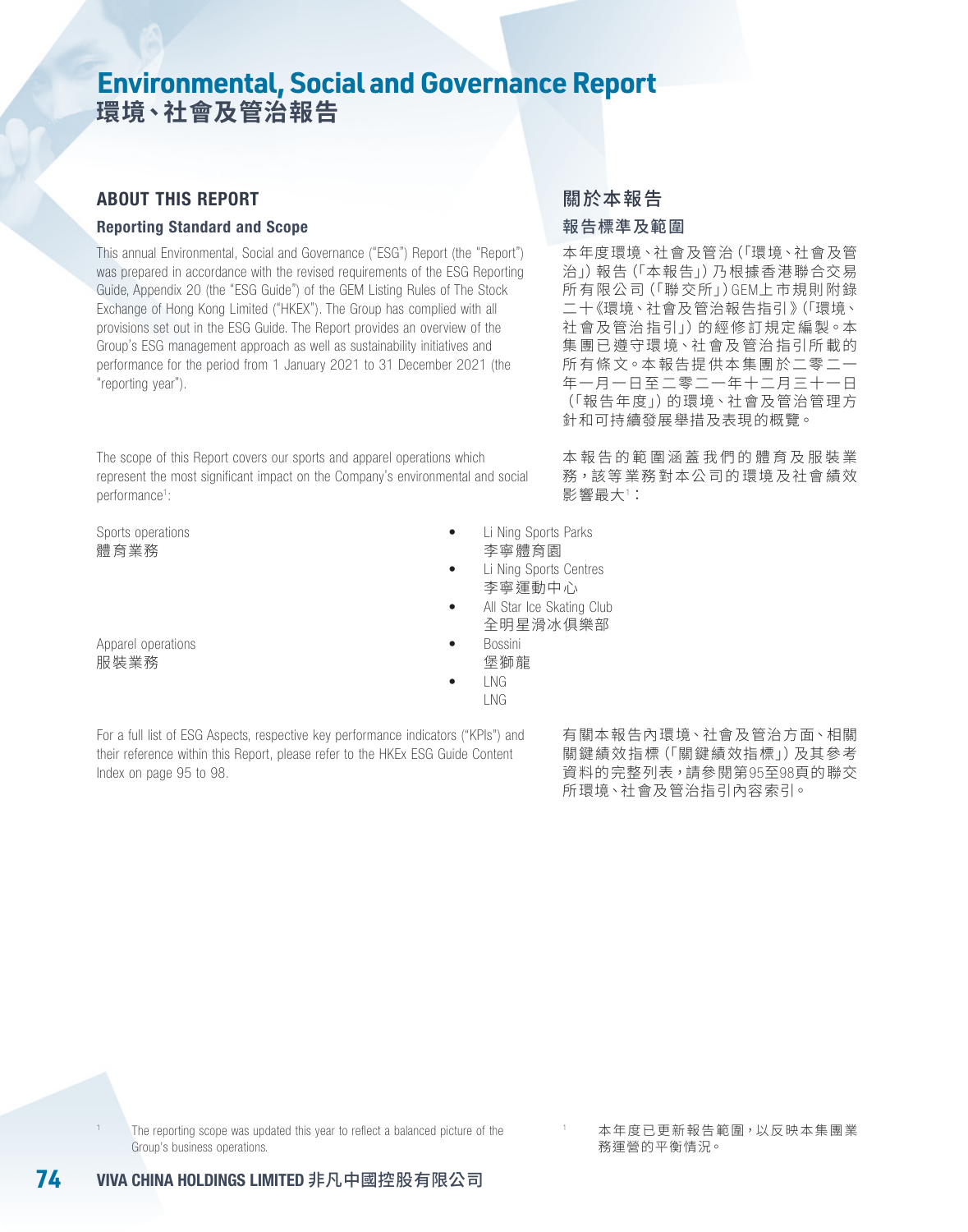#### Stakeholder Engagement and Materiality Assessment

We regularly engage our stakeholders to gain valuable feedback and address their concerns over our ESG performance and strategies. This process enables us to make informed decisions and better identify associated risks and opportunities. In preparation for this Report, the Group appointed an independent consultant to conduct a comprehensive stakeholder engagement and materiality assessment to determine the most material ESG topics for disclosure by following the three-step process:

### 權益人參與及重要性評估

我們定期與權益人溝通,以獲得寶貴的反 饋並解決彼等對我們的環境、社會及管治 表現及戰略的關注問題。藉助這一過程,我 們能夠做出知情決定,更好地識別相關風 險和機會。於編製本報告過程中,本集團已 委任一名獨立顧問進行全面的權益人參與 及重要性評估,從而確定最重要的環境、社 會及管治議題,並按照以下三個步驟進行 披露:

#### **Stage 1: Identification** 第一階段:識別

- Reviewed ESG disclosures of industry peers to identify common disclosure practices. 檢視同業環境、社會及管治的 披露情況,以識別共同披露慣 例。
- Conducted an online survey with stakeholders to rank the importance of different ESG issues. 與權益人進行網上調查,以就 各環境、社會及管治議題之重 要性進行排序。

### Stage 2: Prioritisation 第二階段:釐定優先次序

• Combined and analysed the results of the peer benchmarking exercise and stakeholder online survey to develop a prioritised list of ESG issues of varying materiality levels for confirmation. 整合和分析同業基準評估的 結果及權益人網上調查,按重 要程度排列和制訂一系列的 環境、社會及管治議題以供確 認。

### Stage 3: Validation 第三階段:驗證

• The Group's ESG Working Group convened a meeting with the independent consultant to confirm a finalised list of material KPIs for disclosure.

本集團環境、社會及管治工作 組與獨立顧問召開會議,確認 重大關鍵績效指標的最終清 單,以作披露之用。

### Suggestions and Feedback

We welcome feedback on our ESG performance and disclosures. Please share your views by email (info@vivachina.hk) or by phone (+852 3796 1111).

### 意見及反饋

我們歡迎 閣下對我們的環境、社會及管治 表現和披露提出反饋。請將 閣下的意見電 郵至info@vivachina.hk或致電+852 3796 1111。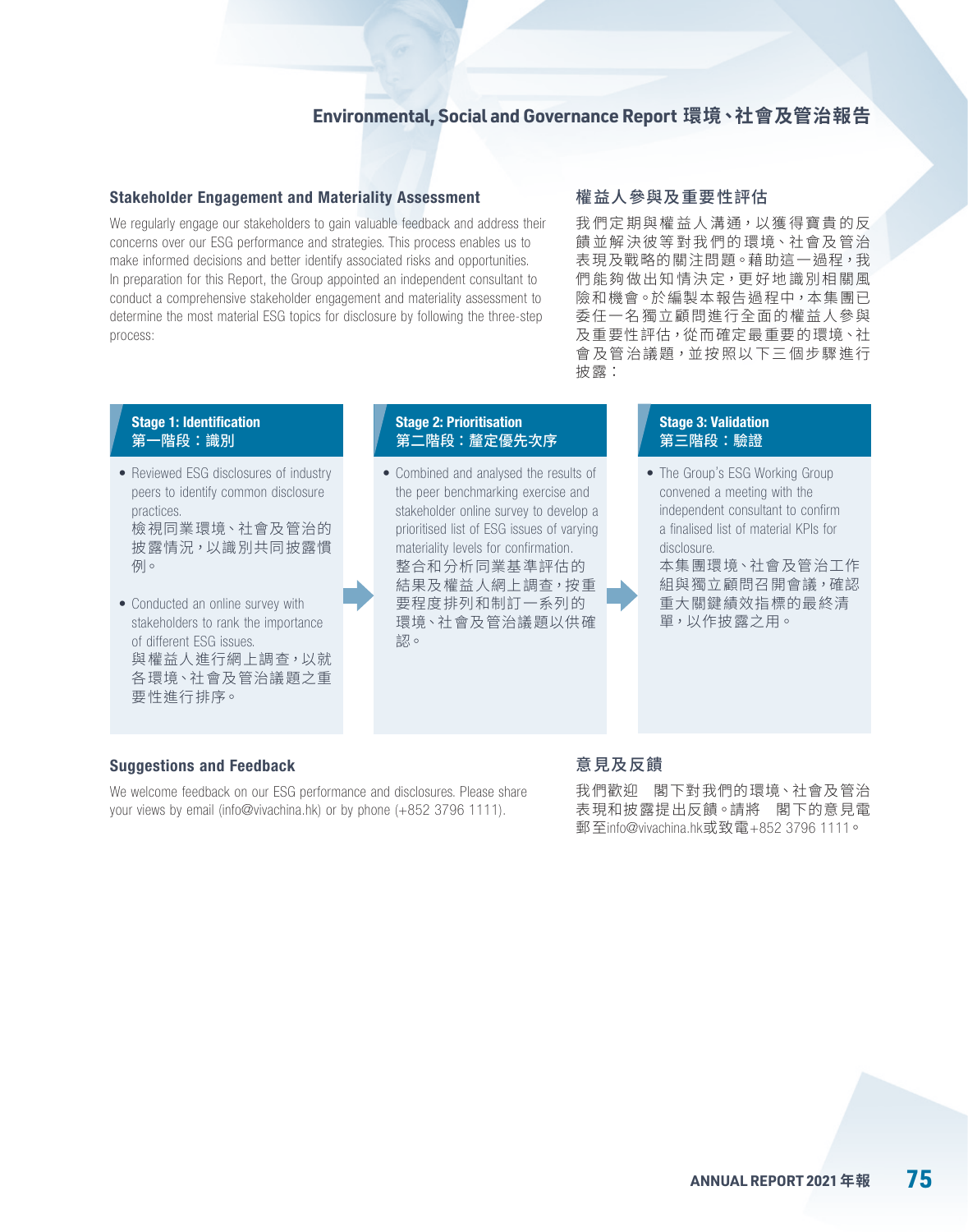### SUSTAINABILITY GOVERNANCE

### Board Statement

The Board holds the overall accountability for the Group's ESG strategies and performance. Daily management of the Group has been delegated to the management team. On an operational level, a designated ESG Working Group, comprising representatives from different business department, has been set up. This Working Group plans and coordinates the day-to-day execution of the Group's ESG strategies and will report back on the progress of the associated targets, strategies, and initiatives.

The Board provides oversight of the Group's risk management system, including ESG, in particular climate-related, risks. While the Audit Committee is responsible for overseeing the overall risk management processes, the ESG Working Group specifically identifies and assesses sustainability-related risks. Supported by professional consultants, the Working Group consolidates the findings and advises the Board on risks of strategic and financial significance.

For more details on our corporate governance structure, roles and responsibilities, please refer to our Corporate Governance Report on pages 62 to 73 of this Annual Report.

### OUR ENVIRONMENT

2

Our commitment to the sustainable management of our environmental impacts is demonstrated by our Environmental Policy which applies to all operational units supplemented with associated guidelines and principles. To systematically manage our environmental footprint, we focus our efforts on energy efficiency, responsible resource management and internal awareness building.

Financing projects that deliver environmental benefits is one of our approaches towards a more sustainable future. In December 2021, through the Green Deposits established by Bank of Communications, we deposited HK\$8 million to finance qualified green projects including but not limited to energy efficiency, pollution prevention and control, sustainable water management and waste management, clean transportation, efficient buildings and sustainable land use.

During the reporting year, we complied with all applicable legal and regulatory requirement<sup>2</sup> regarding environmental protection and there were no noncompliance cases relating to air and greenhouse gas ("GHG") emissions, discharges into water and land, and the generation of hazardous and non-hazardous wastes.

 Including but not limited to the Air Pollution Control Ordinance (Cap. 311), the Waste Disposal Ordinance (Cap.354), the Environmental Protection Law of the People's Republic of China ("PRC"), and the Energy Conservation Law of the PRC.

### 可持續發展管治

### 董事會聲明

董事會對本集團之環境、社會及管治戰略 及表現肩負整體責任。本集團的日常管理 已授權予管理團隊。經營層面,已成立指定 的環境、社會及管治工作組,由不同業務部 門的代表組成。該工作組規劃及協調本集 團環境、社會及管治戰略的日常執行,並將 匯報相關目標、戰略及舉措的進展情況。

董事會對本集團的風險管理系統進行監 督,包括環境、社會及管治,尤其是與氣候 相關的風險。儘管審核委員會負責監督整 體的風險管理過程,但環境、社會及管治工 作組會專門識別及評估可持續發展相關的 風險。在專業顧問的支持下,工作組會整合 評估結果,並就於戰略及財務而言屬重大 的風險向董事會提出建議。

有關我們企業管治架構、職能及責任的詳 情,請參閱本年報第62至73頁的企業管治報 告。

### 我們的環境

我們的環境政策體現我們對環境影響進行 可持續管理的承諾,該政策輔以相關指引 及原則,適用於所有經營單位。為系統化管 理我們的環境足跡,我們重點關注能源效 率、珍惜天然資源及內部意識建設。

為帶來環境效益的項目融資是我們實現更 可持續的未來所採取的措施之一。於二零 二一年十二月,透過交通銀行成立的綠色 存款,我們存入8,000,000港元以為合資格的 綠色項目提供資金,包括但不限於能源效 率、污染防治、可持續的水資源管理及廢物 管理、清潔交通、高效的建築及可持續的土 地利用。

於報告年度,我們遵守所有與環保相關的 適用法律及法規<sup>2</sup>,且概無涉及廢氣及溫室 氣體(「溫室氣體」)的排放、向水及土地的排 污、以及有害及無害廢棄物的產生之違規 情況。

<sup>2</sup> 包括但不限於《空氣污染管制條例》(第311 章)、《廢物處置條例》(第354章)、《中華人 民共和國(「中國」)環境保護法》及《中國節 約能源法》。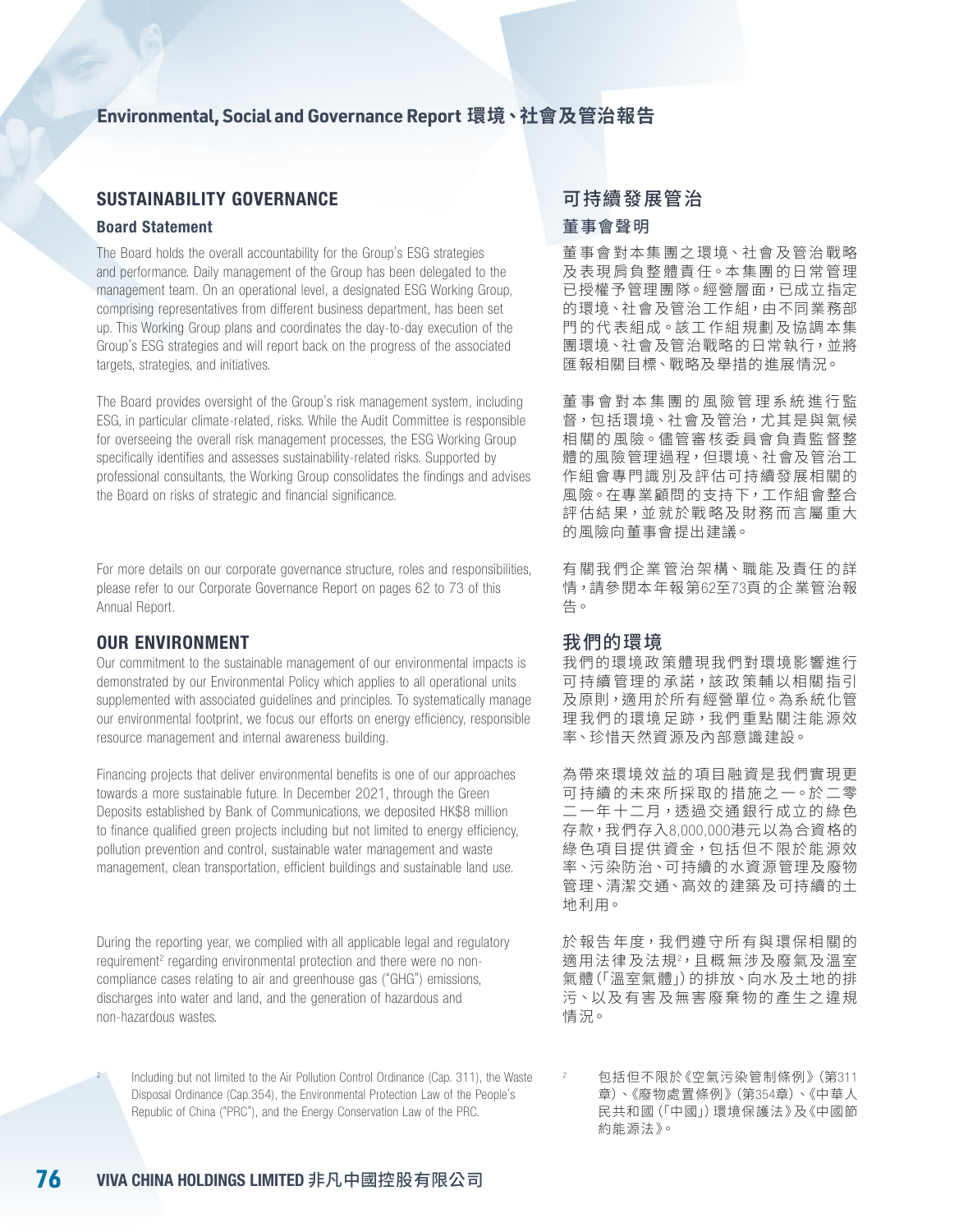#### Emissions Reduction and Energy Efficiency

Echoing the national government's call for decarbonisation, we have set long-term carbon reduction and energy targets applicable for our respective operations. To ensure we are on track to achieve these ambitious targets, we continue to seize energy-saving opportunities, introduce renewable energy and undergo hardware upgrades across our sports and apparel operations. At our office buildings, we replace obsolete electrical appliances with products with Grade 1 Energy Labels or other energy-efficient alternatives. Introducing smart metres also works by continuous adjustment of chiller settings based on data collected by environmental sensors and equipment conditions. To minimise emissions arising from business travel, video conference systems were introduced to facilitate effective virtual communication.

Leveraging our extensive networks across the country, we strive to adopt environmentally responsible place-keeping. Aside from installing solar photovoltaic panels and solar hot water systems, we also make electric vehicle ("EV") chargers more accessible across our sports facilities in support of nationwide EV development. Making use of smart technology and data analysis, our chiller system adjusts indoor air temperature to optimise energy performance and enhance energy savings. Additionally, our sports destinations and retail shops have switched to using LED lights which are more energy-efficient than traditional incandescent bulbs. Specific to Bossini, all our stores in Hong Kong and Macau participated in Earth Hour 2021 by switching off unnecessary lighting for an hour and pledging to greater energy efficiency throughout our operations.

### 減少排放及提高能源效率

為響應國家政府的脫碳號召,我們設立了 適用於我們各業務的長期減碳及能源目 標。為確保我們順利實現這些雄偉目標,我 們繼續抓住節能機會,引進可再生能源並 對我們的體育及服裝業務進行硬件升級。 在我們的辦公大樓,我們使用具有1級能 源標籤的產品或其他節能產品取代老式電 器。引進智能儀表亦發揮了作用,其根據環 境傳感器收集的數據及設備條件,不斷調 整製冷裝置。為盡可能減少商務出行產生 的排放,我們引入了視頻會議系統,促進有 效的虛擬通信。

利用我們在國內的龐大網絡,我們致力於 採用對環境負責的場所管理。除安裝太陽 能光伏板及太陽能熱水系統外,我們亦於 我們的體育設施中提供更多電動汽車(「電 動汽車」)充電裝置,支持國內電動汽車的 發展。我們的製冷系統調節室內溫度利用 智能技術及數據分析來優化能源性能並促 進節能。此外,我們的體育目的地及零售店 舖已改用LED燈,比傳統白熾燈泡更節能。 尤其是堡獅龍,我們在香港及澳門的所有 店舖均參與了「地球一小時2021」活動,關閉 不必要的照明一小時並承諾在我們的整個 經營過程中提高能源效率。

| Sports Operations <sup>3</sup><br>體育業務 <sup>3</sup> | Reduce carbon intensity by<br>$15\%$ <sup>4</sup><br>per square metre by 2030<br>到二零三零年每平方米碳密度減少<br>$15\%$ <sup>4</sup> | Reduce electricity use intensity by<br>$15\%$ <sup>4</sup><br>per square metre by 2030<br>到二零三零年每平方米用電密度減少<br>$15\%$ <sup>4</sup> |
|-----------------------------------------------------|-------------------------------------------------------------------------------------------------------------------------|-----------------------------------------------------------------------------------------------------------------------------------|
| <b>Apparel Operations</b> <sup>5</sup><br>服裝業務5     | Reduce carbon intensity by<br>$10\%$ <sup>4</sup><br>per FTE by 2030<br>到二零三零年每名全職僱員碳密度減少<br>10\% <sup>4</sup>          | Reduce electricity use intensity by<br>$10\%$ <sup>4</sup><br>per FTE by 2030<br>到二零三零年每名全職僱員用電密度減少<br>$10\%$ <sup>4</sup>        |

 This applies only to our Li Ning Sports Parks, Li Ning Sports Centres and All Star Ice Skating Club.

4

5

Compared to the 2021 baseline.

This applies only to Bossini and LNG.

- 僅適用於我們的李寧體育園、李寧運動中 心及全明星滑冰俱樂部。
- <sup>4</sup> 與二零二一年基線相比。

<sup>5</sup> 僅適用於堡獅龍及LNG。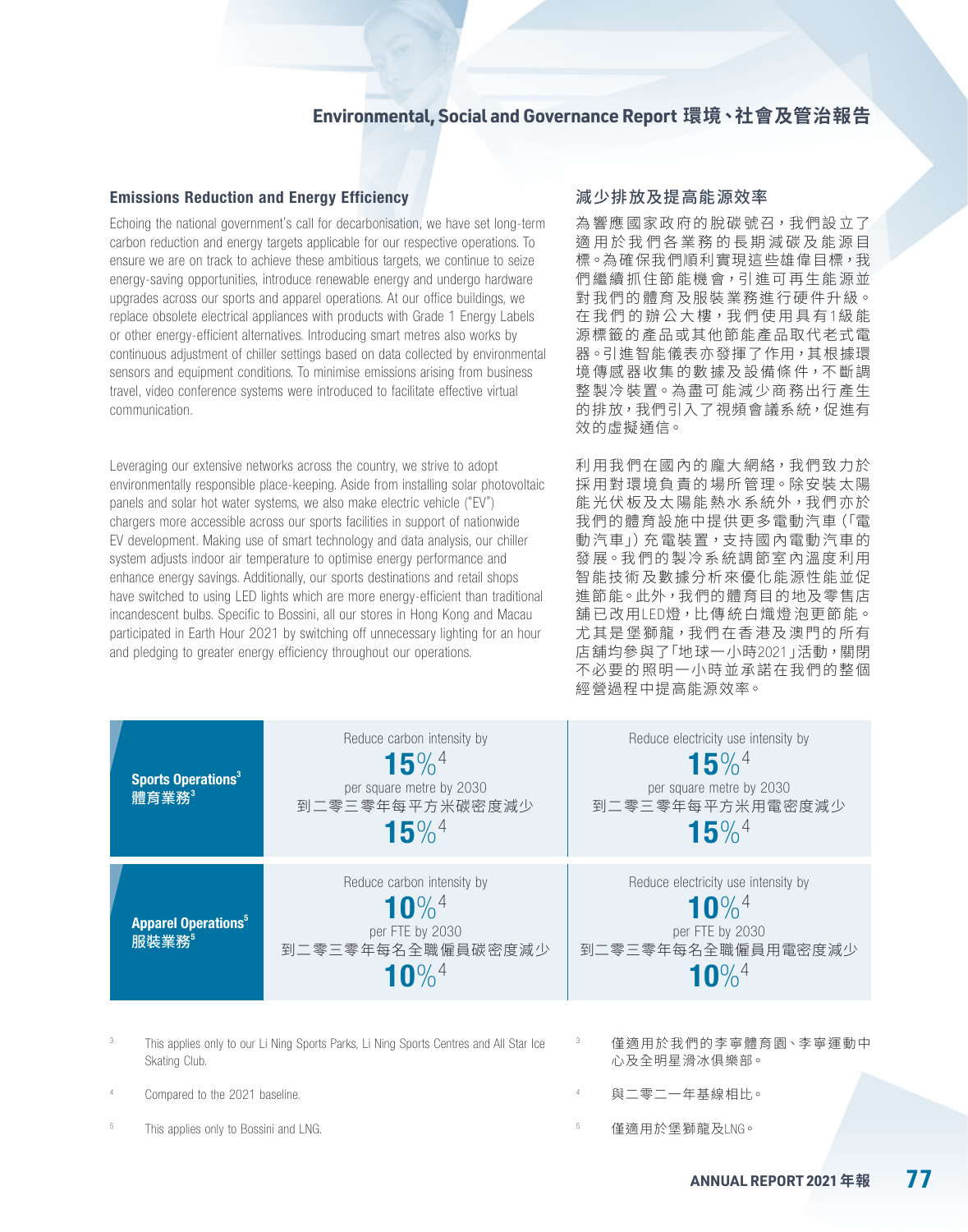#### Responsible Resource Management

Operating our sports facilities can be water intensive. To this end, we have adopted a multipronged approach to efficiently manage our water resources. For example, we introduced a circulation system where dirt particles are filtered to reduce the frequency of pool water replacement. Furthermore, designated sports destinations have installed a rainwater and wastewater recovery and recycling system to capture water around the complex. This creates grey water for nonpotable uses such as toilet flushing, landscape irrigation, and washing and cleaning purposes. We also conducted regular leakage tests on water pipes and installed water-saving devices such as sensor taps and flow restrictors to enhance water efficiency across our office premises.

#### 珍惜天然資源

我們經營體育設施需耗大量用水。為此,我 們多管齊下,高效管理水資源。例如,我們 引入循環系統, 過濾污垢粒子, 減少池水更 換頻率。此外,指定體育目的地已安裝雨水 及廢水回收循環系統,在綜合體周圍收集 水,產生非飲用途的灰水,用於沖廁、景觀 灌溉、清洗潔淨等用途。我們亦定期對水管 進行漏水測試,並裝設自動感應水龍頭及 節流器等節水設備,提高整個辦公場所的 用水效益。

| <b>Sports Operations</b> <sup>3</sup><br>體育業務 <sup>3</sup> | Reduce water intensity by<br>$7\%$ <sup>4</sup><br>per square metre by 2030<br>到二零三零年每平方米用水密度減少<br>$7\%$ <sup>4</sup> |
|------------------------------------------------------------|-----------------------------------------------------------------------------------------------------------------------|
|                                                            |                                                                                                                       |

As part of our environmental stewardship, we strive to promote waste reduction and recycling at our sports destinations, retail stores, office premises and warehouses. For instance, employees are encouraged to reuse office supplies and festive decorations where possible and feasible. Recycling bins with clear signage are placed and our waste recycling items cover paper, cardboard boxes, plastics, metals, non-confidential documents, electrical appliances and toners cartridges in partnership with licensed contractors and green organisations. Moving forward, we target to further enhance our recycling capacity to minimise the amount of landfilled waste generated from our operations. Recognising the significant amount of paper we used during our daily operations, we encourage reusing paper for printing and set the default mode of all network printers to double-sided printing. We have also digitalised our internal communications, circulating memorandums and reports in e-format.

作為環保管理的一環,我們致力促進體育 目的地、零售店、辦公場所及倉庫的減廢回 收。例如,我們鼓勵僱員於可能及可行的情 況下重複使用辦公用品及節日裝飾品。我 們與持牌承包商及綠色組織合作,放置列 有清晰標示的回收箱,我們的廢棄回收物 品包括紙張、紙箱、塑料、金屬、非機密文 件、電器及墨粉盒。展望未來,我們瞄準進 一步提高回收能力,最大程度減少我們營 運產生的堆填區廢棄物數量。鑒於我們於 日常營運過程中使用大量紙張,我們鼓勵 紙張重複列印,並將所有網絡打印機的默 認模式設為雙面打印。我們亦數字化內部 溝通,以電子形式分發備忘錄及報告。

 This applies only to our Li Ning Sports Parks, Li Ning Sports Centres and All Star Ice Skating Club.

Compared to the 2021 baseline.

3

4

僅適用於我們的李寧體育園、李寧運動中 心及全明星滑冰俱樂部。

與二零二一年基線相比。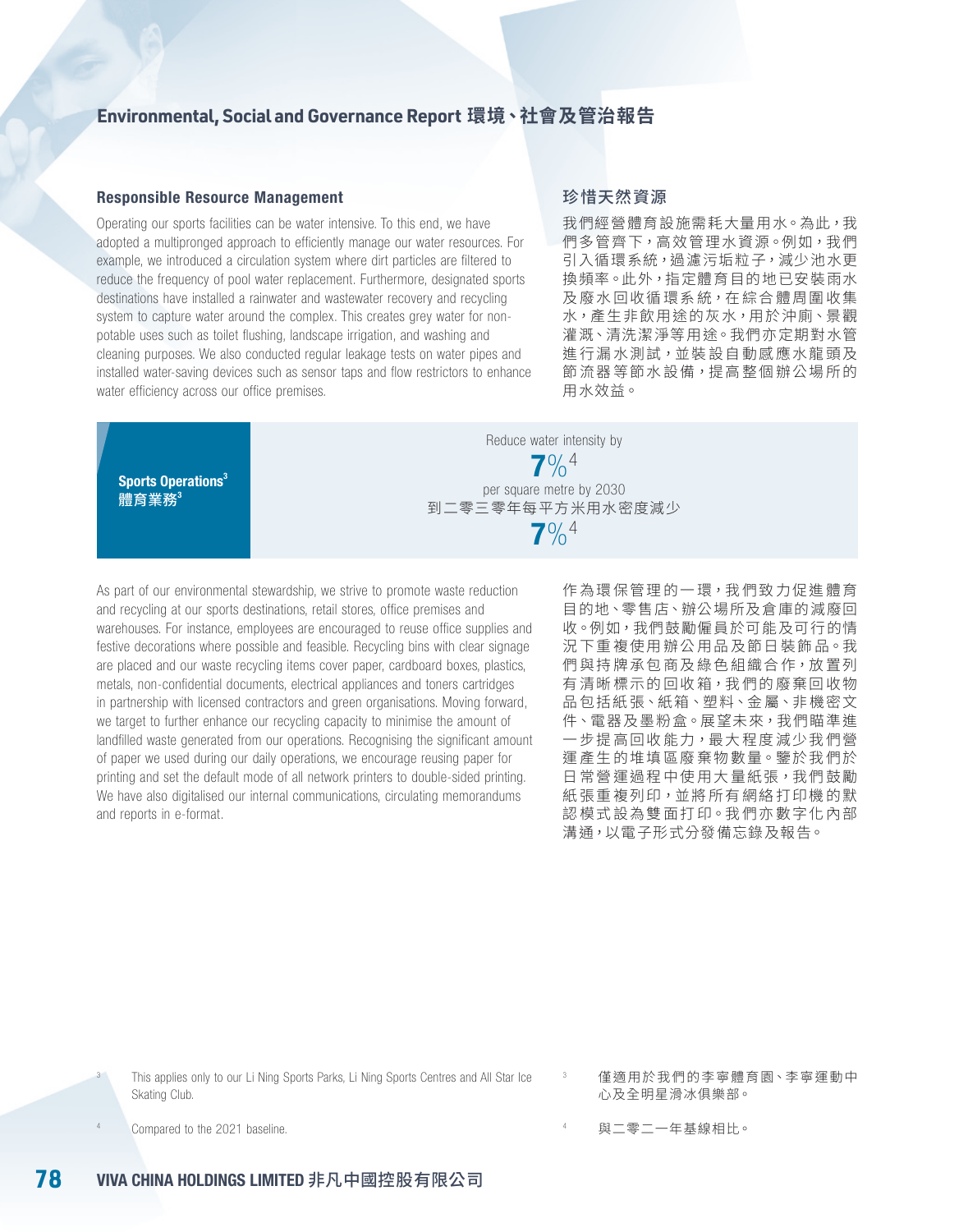#### Case Study

The Group takes responsible resource management into account when it comes to product innovation in our apparel operation. At Bossini, we launched new eco-friendly jackets and jeans using REPREVE – recycled fibres made from plastic bottles and other discarded materials. Compared to traditional fibres, REPREVE emits fewer GHGs and conserves more water and energy along the manufacturing process.

### Environmental Awareness

Internally, we continue to drive staff behavioural change and guide them on the sustainable use of resources in their day-to-day operations. Apart of sharing useful green office tips through internal notices and our Information Wall, we organised awareness building campaigns and environmental training on a regular basis, covering topics such as waste reduction, energy conservation and carbon reduction.

### Climate Change

We recognise that climate change poses significant financial and non-financial risks to our business. We are firmly committed to managing climate-related impacts across our operations and to developing mitigation, adaptation and resilience strategies to address those impacts in line with the national direction.

In addition to the approach and initiatives disclosed in the above section, we ensure that relevant information and necessary resources are available for building adaptive capacity for monitoring climate impacts on our diverse operations and managing potential climate transition risks. The Group also maintains ongoing communications with our stakeholders regarding climate impacts and works to support business partners to decarbonise.

Our operating networks are not immune to climate-induced extreme weather events like typhoons and rainstorms. These impact our business whether through business interruption, shop closures, damaged or lost products from flooding or by even putting the safety of our staff and customers at risk. Through our clear work arrangement policies and constant communication with our people, we are better prepared than ever to respond to these emergency situations.

### 案例研究

本集團進行服裝營運產品創新時,兼顧 珍惜天然資源。我們在堡獅龍推出新款 環保夾克及牛仔褲-使用由塑料瓶及其 他廢棄材料製成的可回收纖維REPREVE。 相較傳統纖維,REPREVE在生產過程中排 放較少溫室氣體,更省水節能。

### 環保意識

我們在內部持續推動員工行為改變,引領 員工在其日常營運過程中可持續利用資 源。除以內部告示及資訊牆分享綠色辦公 有用貼士外,我們定期組織意識培養活動 及環保培訓,涵蓋減棄、節能及減碳等主 題。

### 氣候變化

我們深知氣候變化對我們的業務產生重大 財務及非財務風險。我們堅定致力管理我 們於整個營運過程中的氣候相關影響,並 根據國家方向制定緩解、適應及抗逆力策 略,應對該等影響。

除上節所披露的方針與舉措外,我們確保 相關信息及必要資源可用於建立適應能 力,監測氣候對我們不同業務的影響,並管 理潛在氣候轉變風險。本集團亦與我們的 權益人持續溝通氣候影響,並支持業務夥 伴脫碳。

我們的營運網絡無法不受氣候引起的極端 天氣狀況(如颱風及暴雨)影響。對我們業務 的影響包括導致業務中斷、店舖關閉、洪水 導致產品損壞或丟失,或甚至危及我們員 工及客戶安全。利用我們明確的工作安排 政策及與員工的持續溝通,我們比以往任 何時候都更好地準備應對該等緊急情況。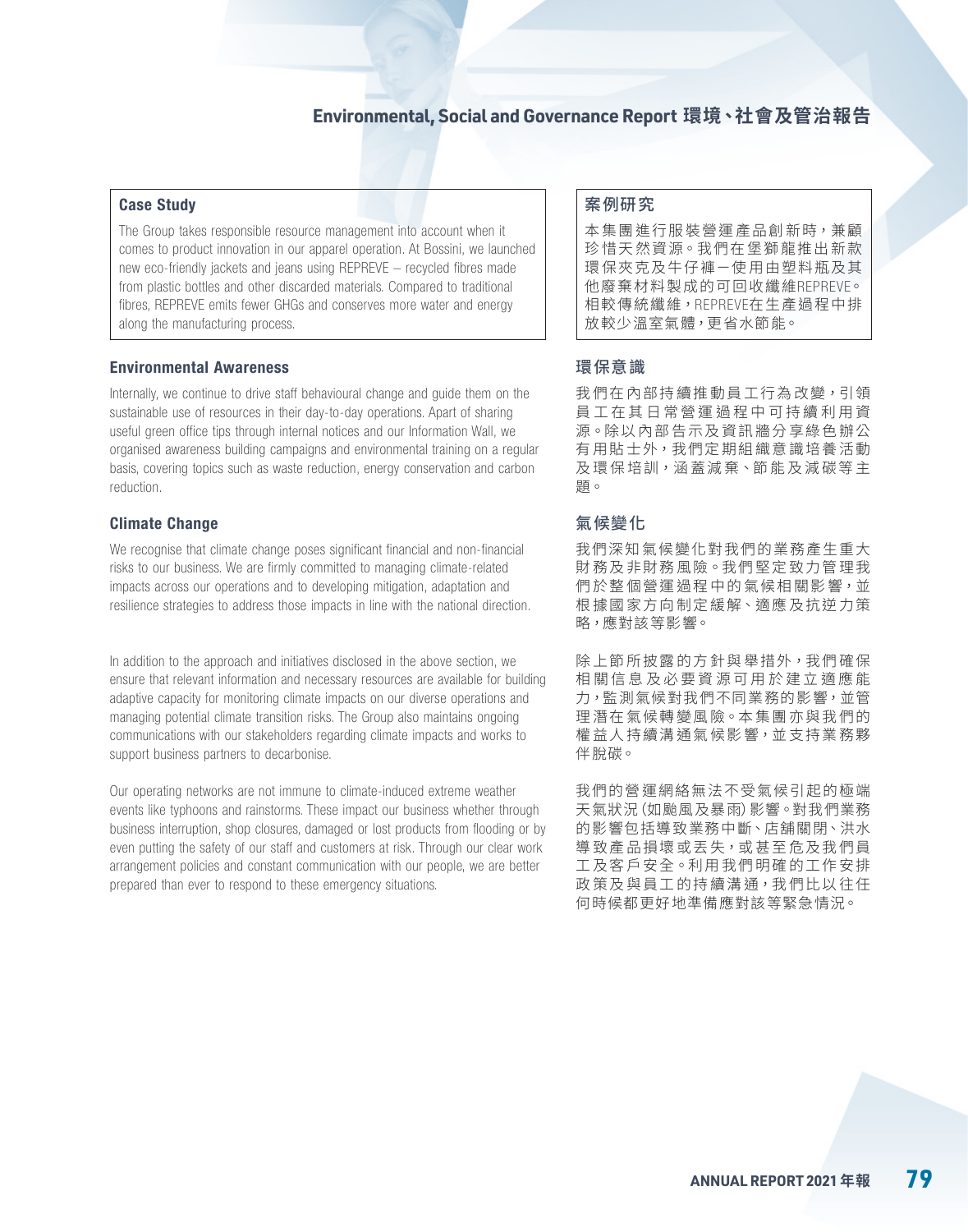| <b>Environmental Performance Data</b><br><b>For Sports operations</b>                                                                                                                                                                                                                                             |                                               | 環境表現數據<br>體育業務    |                                                                                        |                |
|-------------------------------------------------------------------------------------------------------------------------------------------------------------------------------------------------------------------------------------------------------------------------------------------------------------------|-----------------------------------------------|-------------------|----------------------------------------------------------------------------------------|----------------|
| Emissions 排放物<br><b>Carbon emissions in total and intensity</b><br>碳排放總量及密度                                                                                                                                                                                                                                       |                                               | 2021<br>二零二一年度    | 2020<br>二零二零年度                                                                         | 2019<br>二零一九年度 |
| Scope 1 emissions <sup>6</sup><br>範圍1排放量6                                                                                                                                                                                                                                                                         | Tonnes<br>噸                                   | 703.2             | 876.8                                                                                  | 658.5          |
| Scope 2 emissions <sup>7</sup><br>範圍2排放量7                                                                                                                                                                                                                                                                         | Tonnes<br>噸                                   | 12,763.88         | 4,800.9                                                                                | 3267.5         |
| Total emissions<br>總排放量                                                                                                                                                                                                                                                                                           | Tonnes<br>噸                                   | 13,467.0          | 5,677.7                                                                                | 3926.0         |
| Total emission intensity<br>總排放密度                                                                                                                                                                                                                                                                                 | Tonnes/FTE <sup>9</sup><br>噸/FTE <sup>9</sup> | 24.5              | 10.1                                                                                   | 12.7           |
| <b>Other Emissions</b><br>其他排放                                                                                                                                                                                                                                                                                    |                                               |                   |                                                                                        |                |
| Wastewater generated<br>所產生的污水                                                                                                                                                                                                                                                                                    | Tonnes<br>噸                                   | 157,025           | 161,159                                                                                | 126,069        |
| NO <sub>x</sub> emissions<br>氮氧化物排放                                                                                                                                                                                                                                                                               | Kg<br>千克                                      | 16.2              | 25.6                                                                                   | 12.4           |
| SO <sub>x</sub> emissions<br>硫氧化物排放                                                                                                                                                                                                                                                                               | Kg<br>千克                                      | 0.2               | 0.2                                                                                    | 0.3            |
| PM emissions<br>顆粒物排放                                                                                                                                                                                                                                                                                             | Kg<br>千克                                      | 1.4               | 1.4                                                                                    | 0.9            |
| $_{\rm 6}$<br>Scope 1: Direct emissions from sources which are owned or controlled by the<br>Group, including the consumption of natural gas and fuels for vehicles.                                                                                                                                              |                                               | $_{\rm 6}$<br>消耗。 | 範圍1:由本集團所擁有或控制的來源所產<br>生之直接排放,包括天然氣及汽車燃料的                                              |                |
| 7<br>Scope 2: Indirect emissions from the consumption of purchased electricity and<br>steam by the Group as a result of its usual operations. The sources of emissions are<br>owned or controlled by other companies.                                                                                             |                                               | $\,7$             | 範圍2:由本集團日常營運時所消耗的外購<br>電力和蒸汽產生之間接排放,而排放源由<br>其他公司所擁有或控制。                               |                |
| 8<br>The increase is mainly due to the inclusion of our energy-intensive indoor skating<br>chain operations, which account for more than 60% of our total Scope 2 emissions,<br>into the reporting scope this year. We will continue to look for energy-saving<br>opportunities to mitigate our carbon footprint. |                                               | 8<br>碳足跡。         | 該增長主要由於我們今年將能耗密集型室<br>內滑冰連鎖業務納入報告範圍,而該業務<br>佔我們範圍2排放總量的60%以上。我們將<br>繼續尋找節省能源的機會,以減輕我們的 |                |
| "FTE" refers to full-time employees.                                                                                                                                                                                                                                                                              |                                               | 9                 | 「FTE」指全職僱員。                                                                            |                |

## **80 VIVA CHINA HOLDINGS LIMITED 非凡中國控股有限公司**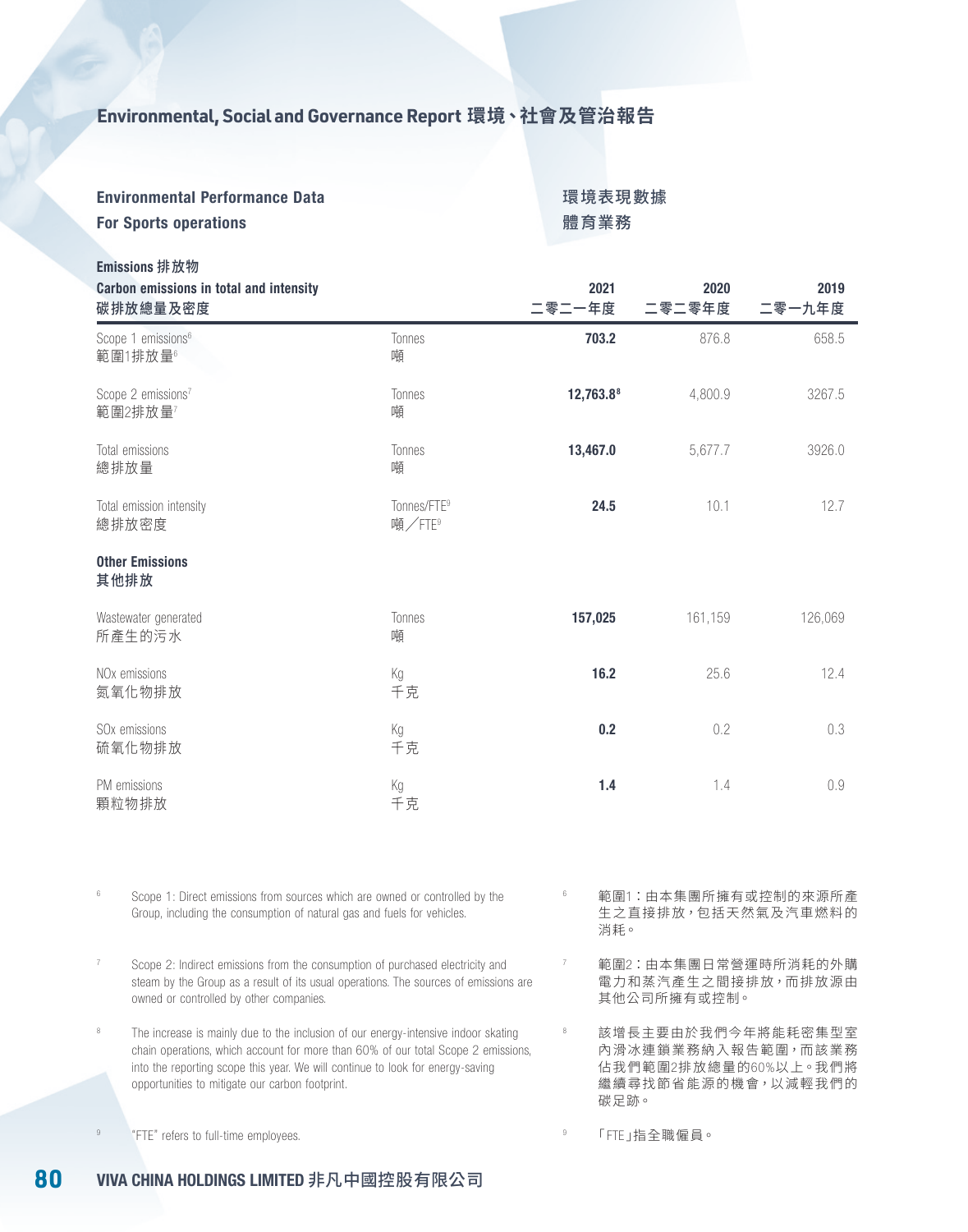| Resource Usage 資源使用量<br>Resource usage in total and intensity<br>資源使用總量及密度 |                       | 2021<br>二零二一年度 | 2020<br>二零二零年度 | 2019<br>二零一九年度 |
|----------------------------------------------------------------------------|-----------------------|----------------|----------------|----------------|
| Electricity consumption<br>用電量                                             | kWh<br>千瓦時            | 16,738,830     | 6,158,419      | 4,627,119      |
| Natural gas consumption<br>天然氣消耗                                           | m <sup>3</sup><br>立方米 | 203,73910      | 184.942        | 300,754        |
| Gasoline consumption<br>汽油消耗                                               | Litre<br>升            | 13,07811       | 9,906          | 17,467         |
| Water consumption<br>用水量                                                   | m <sup>3</sup><br>立方米 | 279,12312      | 208,094        | 125,187        |
| Electricity consumption intensity<br>用電密度                                  | kWh/FTE<br>千瓦時/FTE    | 30,434         | 10,939         | 14,926         |
| Natural gas consumption intensity<br>天然氣消耗密度                               | $m^3$ /FTF<br>立方米/FTE | 370            | 328            | 970            |
| Gasoline consumption intensity<br>汽油消耗密度                                   | Litre/FTF<br>升/FTE    | 23             | 18             | 56             |
| Water consumption intensity<br>用水密度                                        | $m^3$ /FTF<br>立方米/FTE | 507            | 370            | 404            |

<sup>10</sup> The natural gas was consumed by the subsidiaries in Beijing, Yangzhou Li Ning Sports Park, Ningbo Hangzhou Bay Li Ning Sports Park and Linyi Li Ning Sports Centre.

- <sup>11</sup> The gasoline was consumed by the headquarters in Hong Kong, subsidiaries in Ningbo and Tianjin, and indoor skating chain operations.
- <sup>12</sup> Water was mainly consumed by the subsidiaries in Beijing, Yangzhou Li Ning Sports Park, Ningbo Hangzhou Bay Li Ning Sports Park, Linyi Li Ning Sports Centre, Tianjin Li Ning Sports Centre, Nantong Li Ning Sports Centre and indoor skating chain operations.
- <sup>10</sup> 天然氣消耗源自北京的附屬公司、揚州李 寧體育園、寧波杭州灣李寧體育園及臨沂 李寧運動中心。
- <sup>11</sup> 汽油消耗源自香港總部、寧波及天津的附 屬公司以及室內滑冰連鎖業務。
- <sup>12</sup> 用水量主要源自北京的附屬公司、揚州李 寧體育園、寧波杭州灣李寧體育園、臨沂 李寧運動中心、天津李寧運動中心、南通 李寧運動中心及室內滑冰連鎖業務。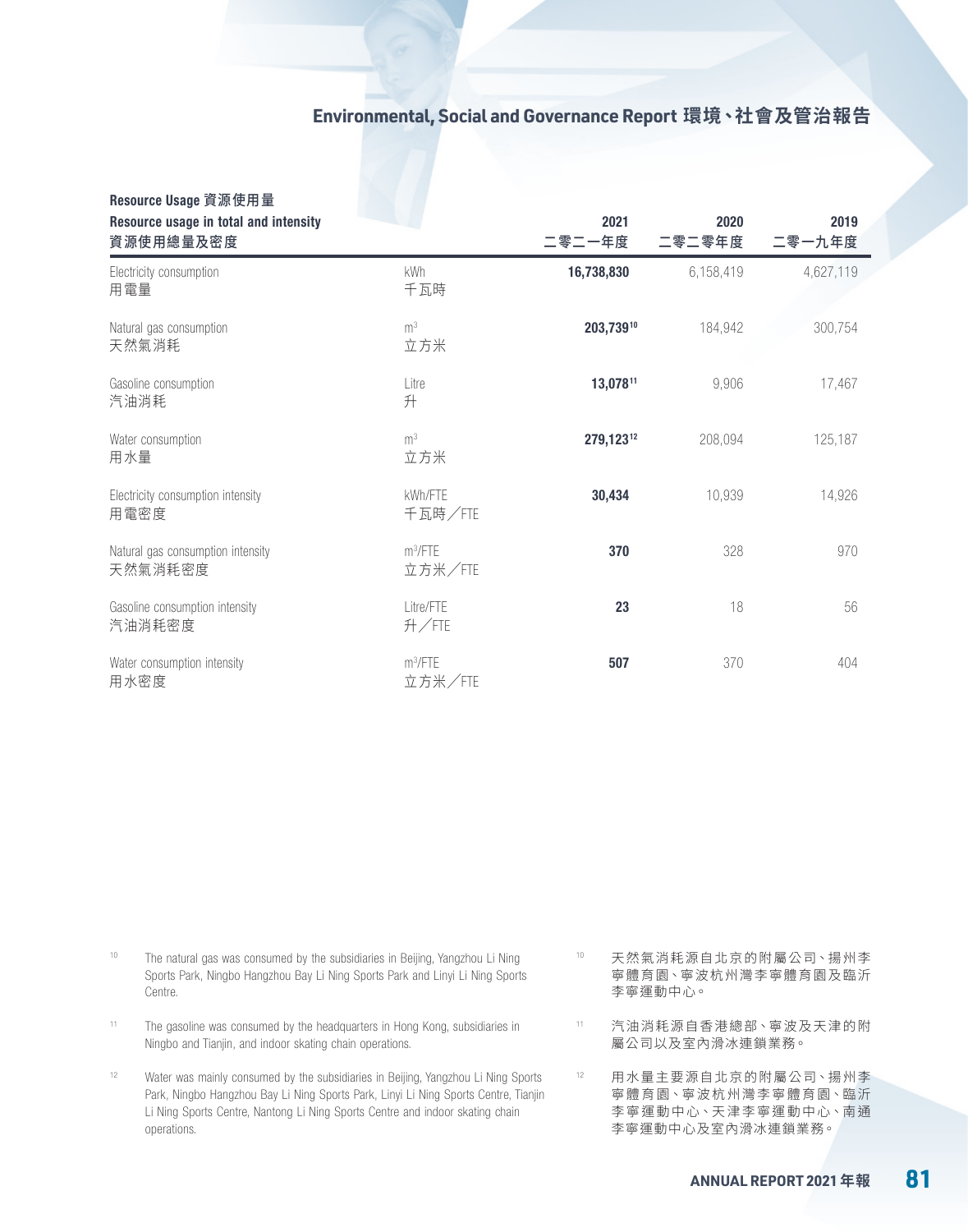| Hazardous and Non-hazardous Waste 有害及無害廢棄物               |             |        |             |         |
|----------------------------------------------------------|-------------|--------|-------------|---------|
| <b>Hazardous waste (Recycled)</b>                        |             | 2021   | 2020        | 2019    |
| 有害廢棄物 (回收量)                                              |             | 二零二一年度 | 二零二零年度      | 二零一九年度  |
| Waste carbon battery and alkaline battery<br>廢棄碳性電芯與鹼性電芯 | Kg<br>千克    | 2.02   | $\mathbb O$ | 0       |
| Non-hazardous waste (Usage)                              |             | 2021   | 2020        | 2019    |
| 無害廢棄物 (用量)                                               |             | 二零二一年度 | 二零二零年度      | 二零一九年度  |
| Paper<br>用紙                                              | Tonnes<br>噸 | 0.8    | 2.1         | 5.8     |
| Plastic<br>塑膠                                            | Tonnes<br>噸 | 0      | 0.08        | 1.6     |
| General waste<br>一般廢棄物                                   | Tonnes<br>噸 | 9.6    | 22.2        | 2.4     |
| Metal<br>金屬                                              | Kg<br>千克    | 0      | 24.0        | N/A 不適用 |
| Glass<br>玻璃                                              | Kg<br>千克    | 0      | 6.8         | N/A 不適用 |
| Non-hazardous waste (Recycled)                           |             | 2021   | 2020        | 2019    |
| 無害廢棄物 (回收量)                                              |             | 二零二一年度 | 二零二零年度      | 二零一九年度  |
| Paper<br>用紙                                              | Tonnes<br>噸 | 2.0    | 1.7         | 2.6     |
| Plastic<br>塑膠                                            | Tonnes<br>噸 | 0      | 0.08        | 1.6     |
| General waste<br>一般廢棄物                                   | Tonnes<br>噸 | 0      | $\theta$    | 0.3     |
| Non-hazardous waste (Usage)                              |             | 2021   | 2020        | 2019    |
| 無害廢棄物 (用量)                                               |             | 二零二一年度 | 零年度         | 二零一九年度  |
| Tonnes/FTE                                               | 噸/FTE       | 0.02   | 0.04        | 0.03    |
| Non-hazardous waste (Recycled)                           |             | 2021   | 2020        | 2019    |
| 無害廢棄物 (回收量)                                              |             | 二零二一年度 | 二零二零年度      | 二零一九年度  |
| Tonnes/FTE                                               | 噸/FTE       | 0.03   | 0.003       | 0.01    |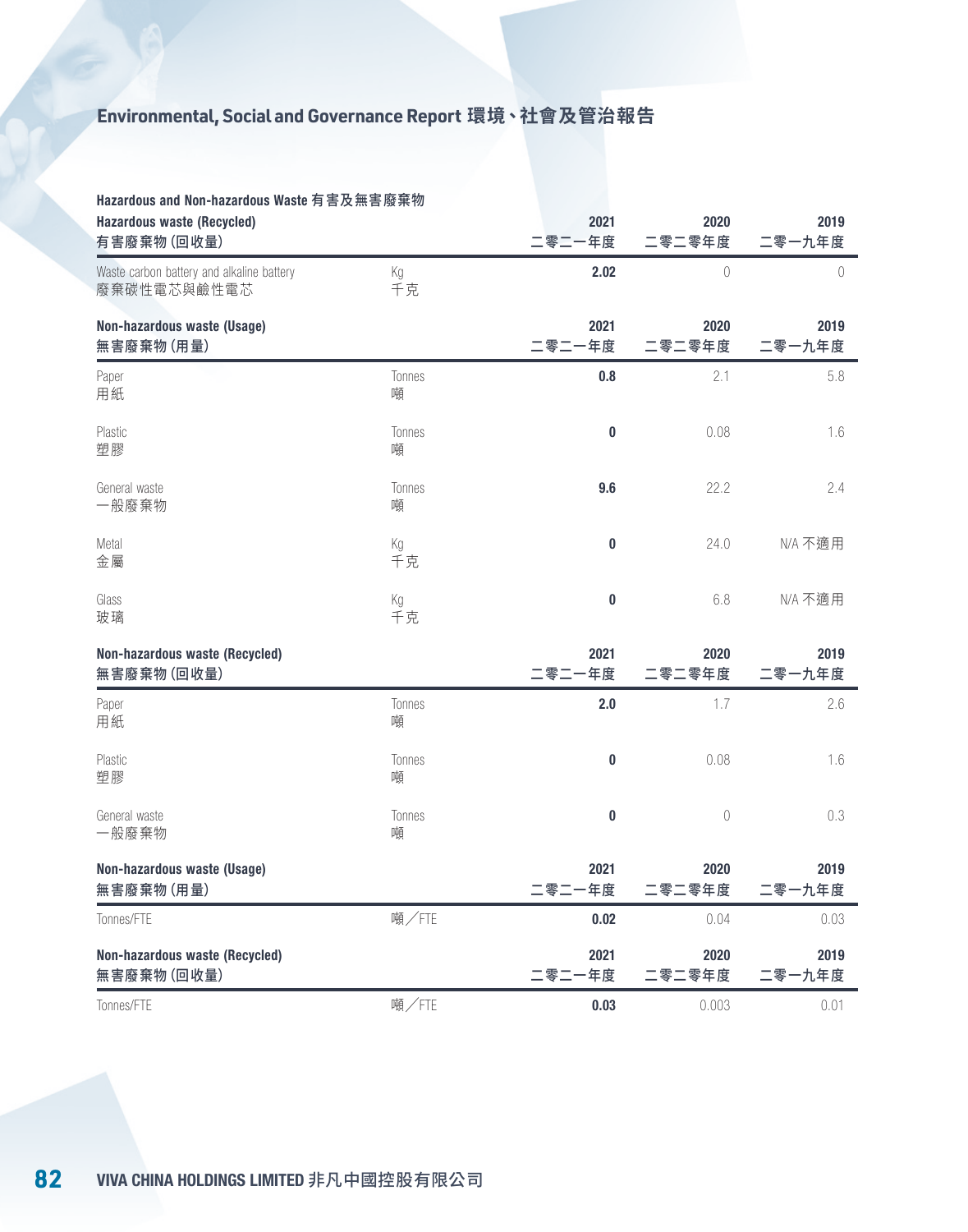### **For Apparel operations** インプレント おものに おものに 服装業務

| Emissions 排放物<br><b>Carbon emissions in total and intensity</b><br>碳排放總量及密度                    |                       | 2021<br>二零二一年度 |
|------------------------------------------------------------------------------------------------|-----------------------|----------------|
| Scope 1 emissions<br>範圍1排放量                                                                    | Tonnes<br>噸           | $\bf{0}$       |
| Scope 2 emissions<br>範圍2排放量                                                                    | Tonnes<br>噸           | 1,448.1        |
| Total emissions<br>總排放量                                                                        | Tonnes<br>噸           | 1,448.1        |
| Total emission intensity<br>總排放密度                                                              | Tonnes/FTE<br>噸/FTE   | 1.3            |
| Resource Usage 資源使用量<br>Resource usage in total and intensity<br>資源使用總量及密度                     |                       | 2021<br>二零二一年度 |
| Electricity consumption<br>用電量                                                                 | kWh<br>千瓦時            | 2,781,757      |
| Water consumption<br>用水量                                                                       | m <sup>3</sup><br>立方米 | 4,874          |
| Electricity consumption intensity<br>用電密度                                                      | kWh/FTE<br>千瓦時/FTE    | 2,477          |
| Water consumption intensity<br>用水密度                                                            | $m^3$ /FTE<br>立方米/FTE | 4.3            |
| Hazardous and Non-hazardous Waste 有害及無害廢棄物<br><b>Hazardous waste (Recycled)</b><br>有害廢棄物 (回收量) |                       | 2021<br>二零二一年度 |
| Used battery<br>廢舊電池                                                                           | Кg<br>千克              | 2.6            |
| Non-hazardous waste (Usage)<br>無害廢棄物 (用量)                                                      |                       | 2021<br>二零二一年度 |
| Paper<br>用紙                                                                                    | Tonnes<br>噸           | 5.1            |
| Shopping bag<br>購物袋                                                                            | Tonnes<br>噸           | 13.6           |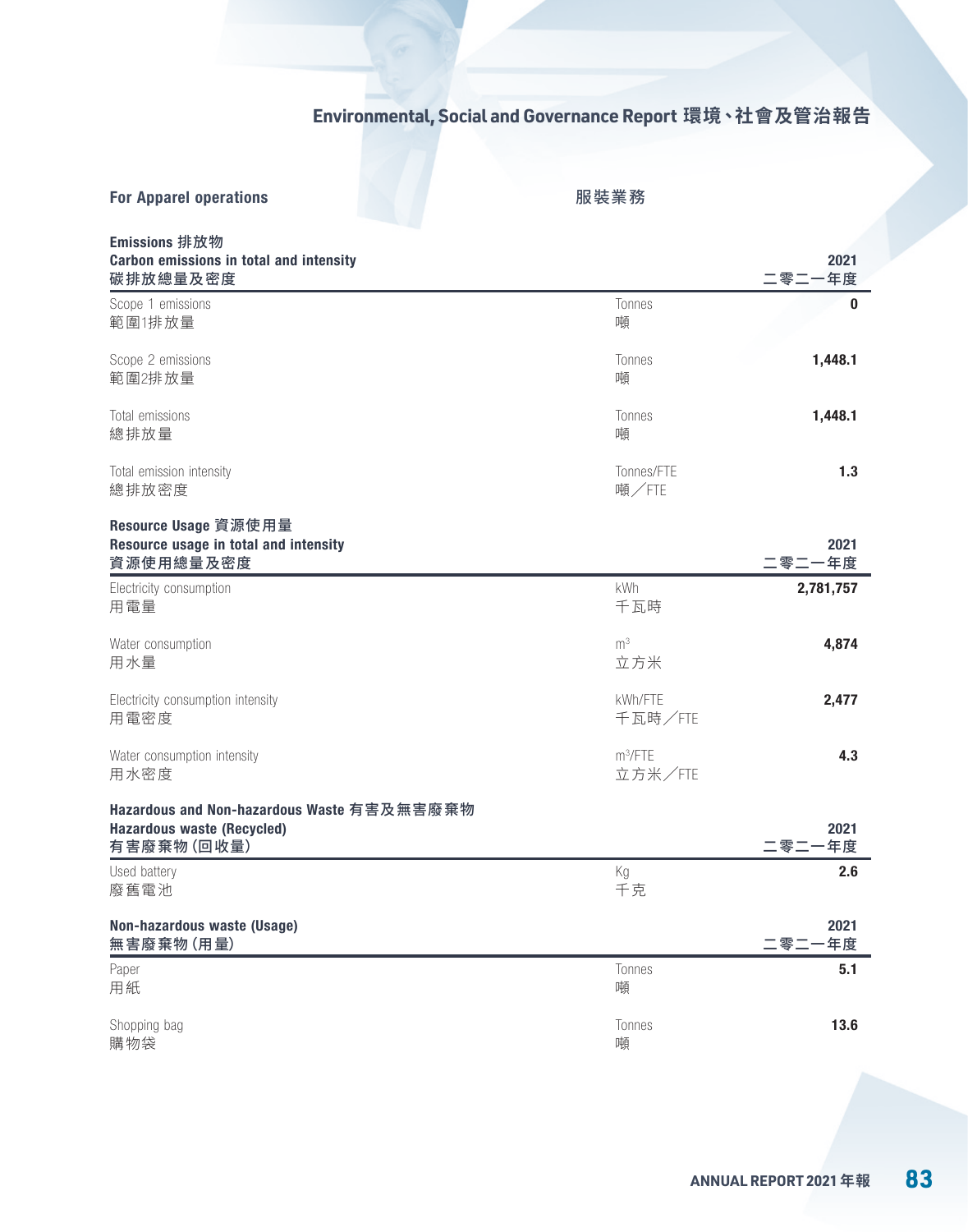| Non-hazardous waste (Recycled)<br>無害廢棄物 (回收量) |             | 2021<br>二零二一年度 |
|-----------------------------------------------|-------------|----------------|
| Paper<br>用紙                                   | Tonnes<br>噸 | 0.1            |
| Non-hazardous waste (Usage)<br>無害廢棄物 (用量)     |             | 2021<br>二零二一年度 |
| Kg/FTE                                        | 千克/FTE      | 16.7           |
| Non-hazardous waste (Recycled)<br>無害廢棄物 (回收量) |             | 2021<br>二零二一年度 |
| Kg/FTE                                        | 千克/FTE      | 0.1            |

### OUR HUMAN CAPITAL

Our employees are driving force of the business and assets of the Group. In line with our people-oriented approach, we are committed to providing an inclusive, safe, engaging and harmonious work environment to enable our employees' career growth and achieve career contentment.

### Employment and Working Conditions

As our continued business success depends on a motivated and stable workforce, the Group offers our employees competitive remuneration packages and fringe benefits, including medical care, discretionary bonuses, retirement schemes, product discounts and a range of leave entitlements such as marriage leave and birthday leave. To attract and retain every talent, we regularly review our staff policies, benefits and facilities.

As a family-friendly employer, we pay special attention to accommodate the needs of working families. A well-equipped lactation room is available in our Hong Kong headquarters for working mothers. In Beijing, we partnered with Koala Educare to set up a kindergarten in its office park facilitating working employees to balance their work with family commitments.

We value our employees and work to ensure a workplace free from any prejudice or discrimination. All employees are protected by our Equal Opportunity Policy which sets out a fair recruitment and promotion process based on individual merits, experience and qualifications regardless of gender, race, age, religion, disability or family status. For a more in-depth refresher, we also arranged for employees to join relevant training organised by the Equal Opportunities Commission.

### 我們的人力資本

僱員是本集團業務的推動力及資產。我們 一貫奉行以人為本的方針,致力提供共融、 安全、敬業樂業及和諧的工作環境,以促進 僱員的事業發展及獲得工作成就感。

### 僱傭及工作條件

由於我們業務的持續成功取決於積極和穩 定的團隊,本集團為僱員提供具競爭力的 薪酬待遇及全面的員工福利,包括醫療保 險、酌情花紅、退休計劃、產品折扣及婚假 和生日假等各種假期福利。我們亦定期檢 討員工政策、福利及設施,以吸引及挽留每 一位人才。

作為家庭友善僱主,我們特別關注在職 家庭的需要。在香港總部,我們為在職母 親提供設備齊全的哺集乳室。在北京,我 們聯合考拉啟賦於辦公園區設立一間幼 兒園,使僱員能夠在工作與家庭承擔之 間取得平衡。

我們重視僱員並致力建構一個杜絕偏見及 歧視的工作環境。我們的平等機會政策保 障全體僱員,當中載列不論其性別、種族、 年齡、宗教、殘疾與否或家庭狀況,我們均 以個人才能、經驗及資歷進行公平公正的 招聘流程和僱用程序。為更深入地進修,我 們亦安排僱員參加平等機會委員會組織的 相關培訓。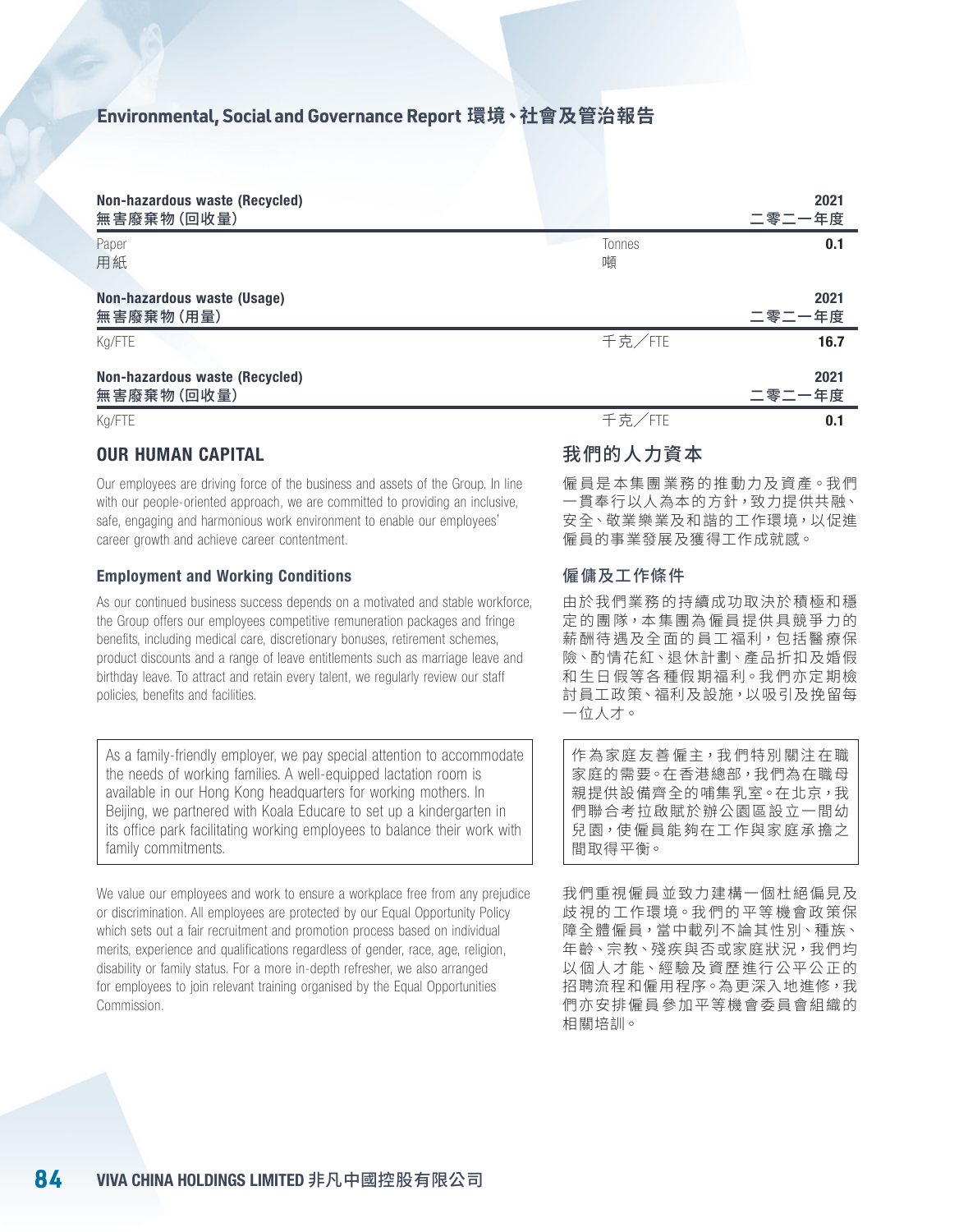We fully support our employees to maintain a good work-life balance by organising a variety of recreational and sports activities outside of work. Some highlighted events include:

我們全力支持僱員維持良好的工作與生活 平衡,除工作以外籌劃各種娛樂及體育活 動。部分活動集錦包括:

| <b>Operations</b><br>業務單位 | <b>Activities</b><br>活動                                                                                             |
|---------------------------|---------------------------------------------------------------------------------------------------------------------|
| Hong Kong<br>香港           | Birthday lunch<br>生日午餐<br>Mid-Autumn Day celebration<br>中秋慶祝活動<br>Fruit day<br>水果日<br>Art workshops<br>藝術工作坊        |
| PRC<br>中國                 | Staff outing<br>員工郊遊<br>Chinese New Year celebration<br>新春聯歡會<br>Sports day<br>運動日<br>Team building event<br>團隊建設活動 |

During the reporting year, there were zero non-compliance cases with the relevant laws and regulations<sup>13</sup> relating to recruitment and employment practices, antidiscrimination, diversity, and other benefits and welfare.

於報告年度,我們在招聘及僱傭、反歧視、 多元化及其他福利待遇方面並無違反相關 法例及規例<sup>13</sup>的情況。

| <b>For Sports operations</b>                                                                     |                                                 |           | 體育業務             |                  |                  |
|--------------------------------------------------------------------------------------------------|-------------------------------------------------|-----------|------------------|------------------|------------------|
| <b>Human Resource Overview</b><br>人力資源概況                                                         |                                                 |           | 2021<br>二零二一年度   | 2020<br>二零二零年度   | 2019<br>二零一九年度   |
| <b>Total number of staff</b>                                                                     | 員工總人數                                           | Number 數目 | 633              | 629              | 314              |
| Number of staff - by gender<br>- Male<br>- Female                                                | 按性別劃分員工人數<br>- 男<br>$-\not\in$                  | Number 數目 | 316<br>317       | 315<br>314       | 167<br>147       |
| Number of staff - by age group<br>$- < 30$ years old<br>$-30-50$ years old<br>$-$ > 50 years old | 按年齡組別劃分員工人數<br>$-$ <30歳<br>- 30-50歲<br>$-$ >50歲 | Number 數目 | 267<br>332<br>34 | 275<br>299<br>55 | 127<br>136<br>51 |
| Number of staff - by employee type<br>$-$ Full-time<br>- Part-time                               | 按僱員類別劃分員工人數<br>-全職<br>- 兼職                      | Number 數目 | 550<br>83        | 563<br>66        | 310<br>4         |

 $13$  Including but not limited to the Employment Ordinance (Cap. 57), the Minimum Wage Ordinance (Cap.608), the Disability Discrimination Ordinance (Cap.487), the Labour Law of the PRC, and the Labour Contract Law of the PRC.

<sup>13</sup> 包括但不限於《僱傭條例》(第57章)、《最低 工資條例》(第608章)、《殘疾歧視條例》(第 487章)、《中國勞動法 》及《中國勞動合同 法》。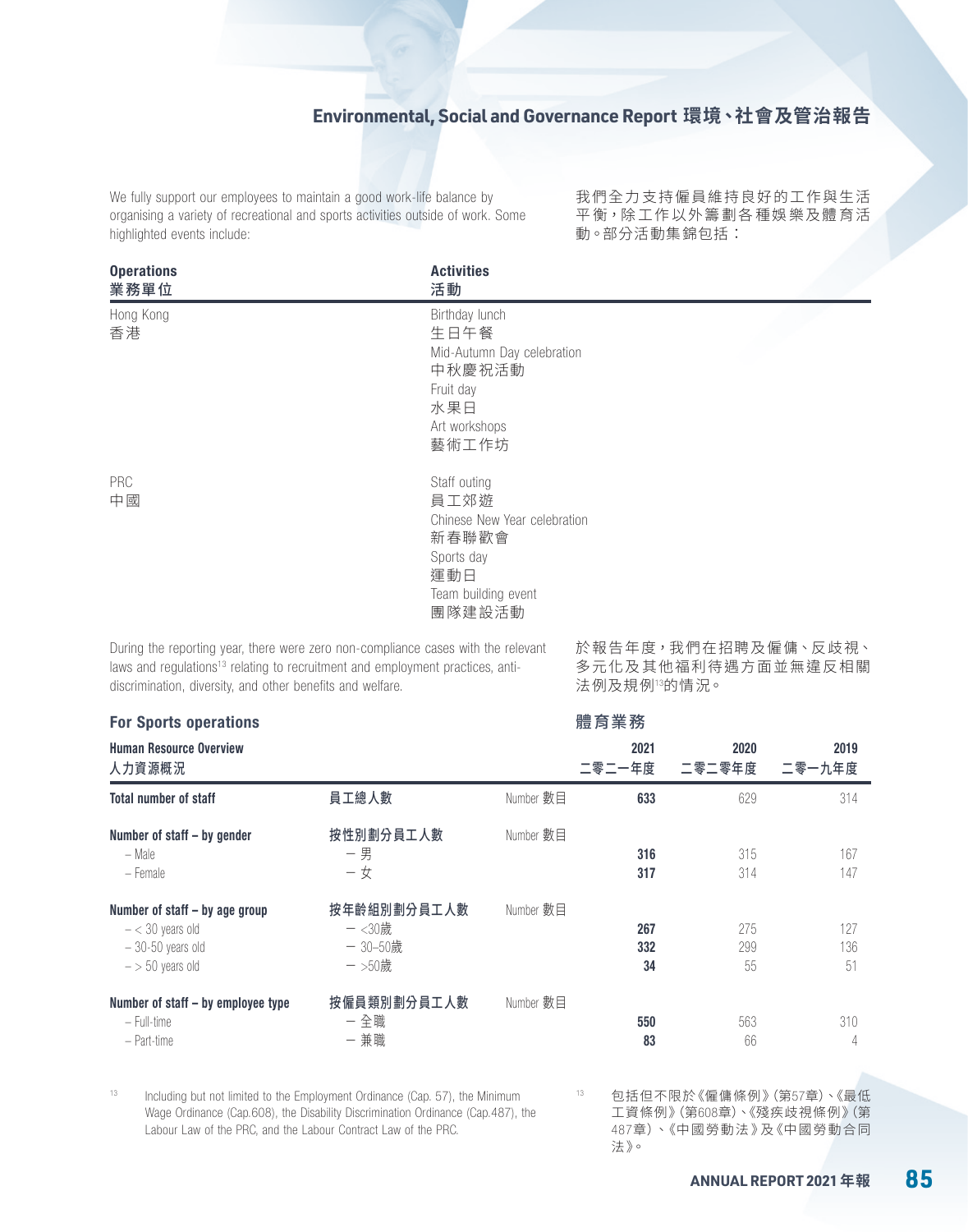| <b>Staff Turnover</b><br>員工流失                                                                        |                                                    |              | 2021<br>二零二一年度 | 2020<br>二零二零年度  |        | 2019<br>二零一九年度        |
|------------------------------------------------------------------------------------------------------|----------------------------------------------------|--------------|----------------|-----------------|--------|-----------------------|
| <b>Overall staff turnover rate</b>                                                                   | 員工總流失率                                             | $\%$         | 52             | 41              |        | 52                    |
| Staff turnover rate - by gender<br>$-$ Male<br>- Female                                              | 按性別劃分員工流失率<br>- 男<br>- 女                           | $\%$         | 59<br>45       | 42<br>41        |        | 62<br>40 <sup>°</sup> |
| Staff turnover rate - by age group<br>$- < 30$ years old<br>$-30-50$ years old<br>$-$ > 50 years old | 按年齡組別劃分員工流失率<br>$-$ <30歲<br>$-30-50$ 歳<br>$-$ >50歳 | $\%$         | 75<br>36<br>27 | 39<br>32<br>100 |        | 91<br>29<br>14        |
| <b>For Apparel operations</b>                                                                        |                                                    |              | 服裝業務           |                 |        |                       |
| <b>Human Resource Overview</b><br>人力資源概況                                                             |                                                    |              |                |                 | 二零二一年度 | 2021                  |
| <b>Total number of staff</b>                                                                         | 員工總人數                                              |              |                | Number 數目       |        | 1,123                 |
| Number of staff - by gender<br>$-$ Male<br>$-$ Female                                                | 按性別劃分員工人數<br>- 男<br>- 女                            |              |                | Number 數目       |        | 485<br>638            |
| Number of staff - by age group<br>$- < 30$ years old<br>$-30-50$ years old<br>$-$ > 50 years old     | 一 <30歲<br>一 30-50歲<br>一 >50歲                       | 按年齡組別劃分員工人數  |                | Number 數目       |        | 495<br>598<br>30      |
| Number of staff - by employee type<br>$-$ Full-time<br>- Part-time                                   | - 全職<br>一 兼職                                       | 按僱員類別劃分員工人數  |                | Number 數目       |        | 1,067<br>56           |
| <b>Staff Turnover</b><br>員工流失                                                                        |                                                    |              |                |                 | 二零二一年度 | 2021                  |
| <b>Overall staff turnover rate</b>                                                                   | 員工總流失率                                             |              |                | $\%$            |        | 28                    |
| Staff turnover rate - by gender<br>$-$ Male<br>$-$ Female                                            | - 男<br>- 女                                         | 按性別劃分員工流失率   |                | $\%$            |        | 18<br>36              |
| Staff turnover rate - by age group<br>$- < 30$ years old<br>$-30-50$ years old<br>$-$ > 50 years old | 一 <30歲<br>- 30-50歲<br>一 >50歲                       | 按年齡組別劃分員工流失率 |                | $\%$            |        | 34<br>22<br>57        |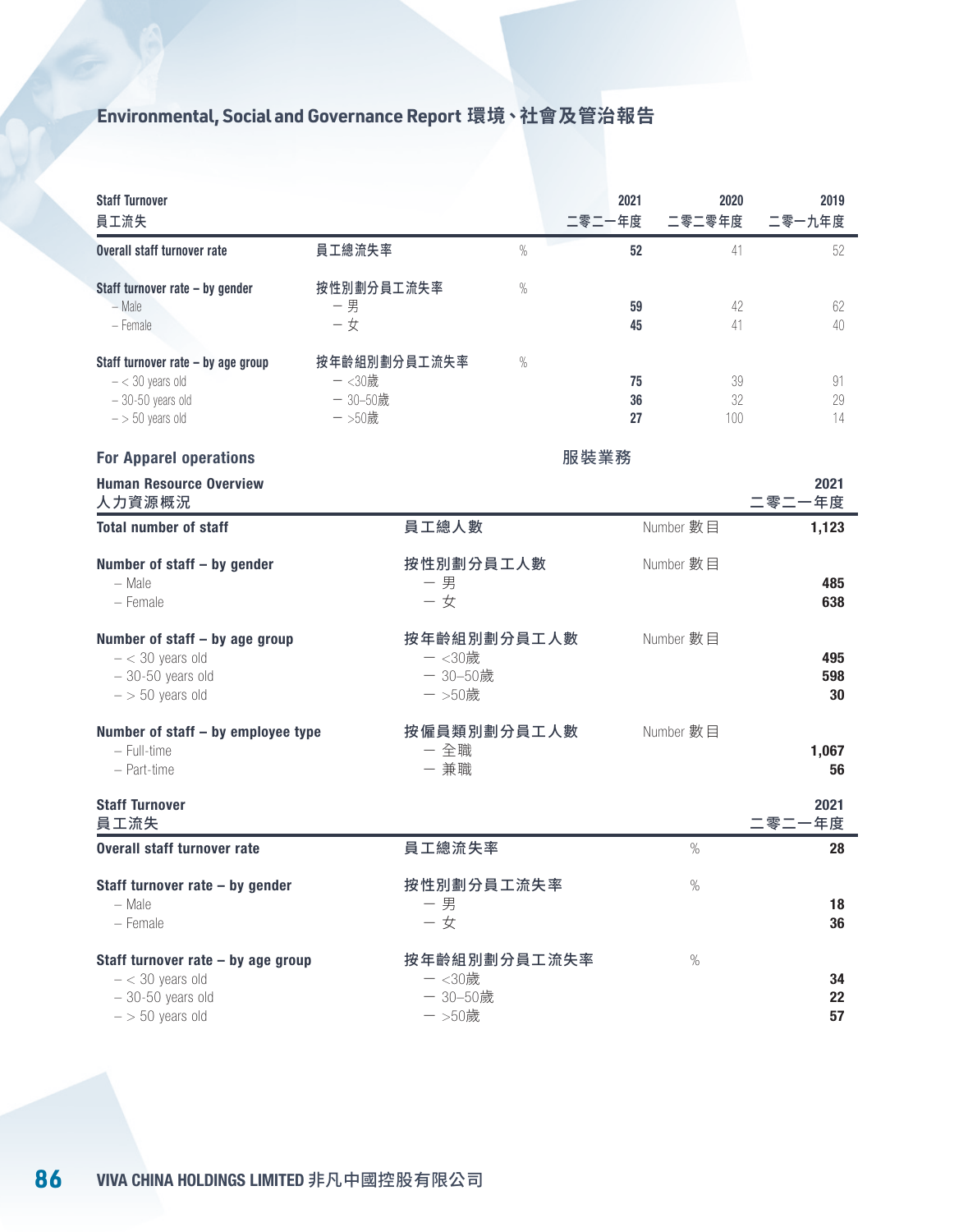#### Training and Development

We value the development and personal growth of our employees as this facilitates the sustainable growth of our business. As such, we fully support our staff to enhance their professional knowledge by tailoring our training to accommodate the needs of employees from different fields and at varied career stages. In 2021, we offered a wide spectrum of training, covering sports management, customer service, data analysis, financial risk regulations, tax management and workplace safety. In response to the pandemic outbreak, online training courses were introduced to support self-learning at home. Additionally, we provide full-time permanent staff with external training sponsorship. Work flexibility is also given to employees who pursue further education. Relevant training and development policies are reviewed at least once a year.

In our apparel operation, Bossini provides a variety of leadership and professional skills training through the "Bossini Academy", with an aim to well-equip our employees for the challenges ahead. A variety of classroom, digital and on-the-job trainings are provided to our office, warehouse and shop employees.

We regularly invite external quests to share latest industry trends and their expert knowledge on topics such as product design as well as sales and marketing skills to facilitate our employees, especially from the apparel end, to innovate for better new products.

#### 培訓與發展

我們重視僱員的發展和個人成長,因為這 可促進我們業務的可持續發展。因此,我們 全力支持我們的員工提升其專業知識,並 針對不同領域及各職業階段的僱員需求, 為彼等定制培訓。於二零二一年,我們提供 了一系列培訓,其中涵蓋體育管理、客戶服 務、數據分析、財務風險監管、稅務管理及 工作環境安全。為應對疫情爆發,我們推出 了線上培訓課程,支持居家自學。此外,我 們為全職長期員工提供外部培訓贊助。有 意深造的僱員亦可彈性工作。相關培訓及 發展政策至少每年審閱一次。

在我們的服裝業務中,堡獅龍通過「堡獅 龍學院」提供有關領導力及專業技能的各 項培訓,旨在使我們的僱員精進自我,以 應付接踵而來的挑戰。我們為辦公室、倉 庫及店舖的僱員提供多樣的課堂培訓、 數字化培訓及在職培訓。

我們定期邀請外部嘉賓分享最新的行業趨 勢,以及彼等在產品設計及銷售和營銷技 巧等議題方面的專業知識,以促進我們的 僱員(尤其是服裝端的僱員)創新,打造更佳 新品。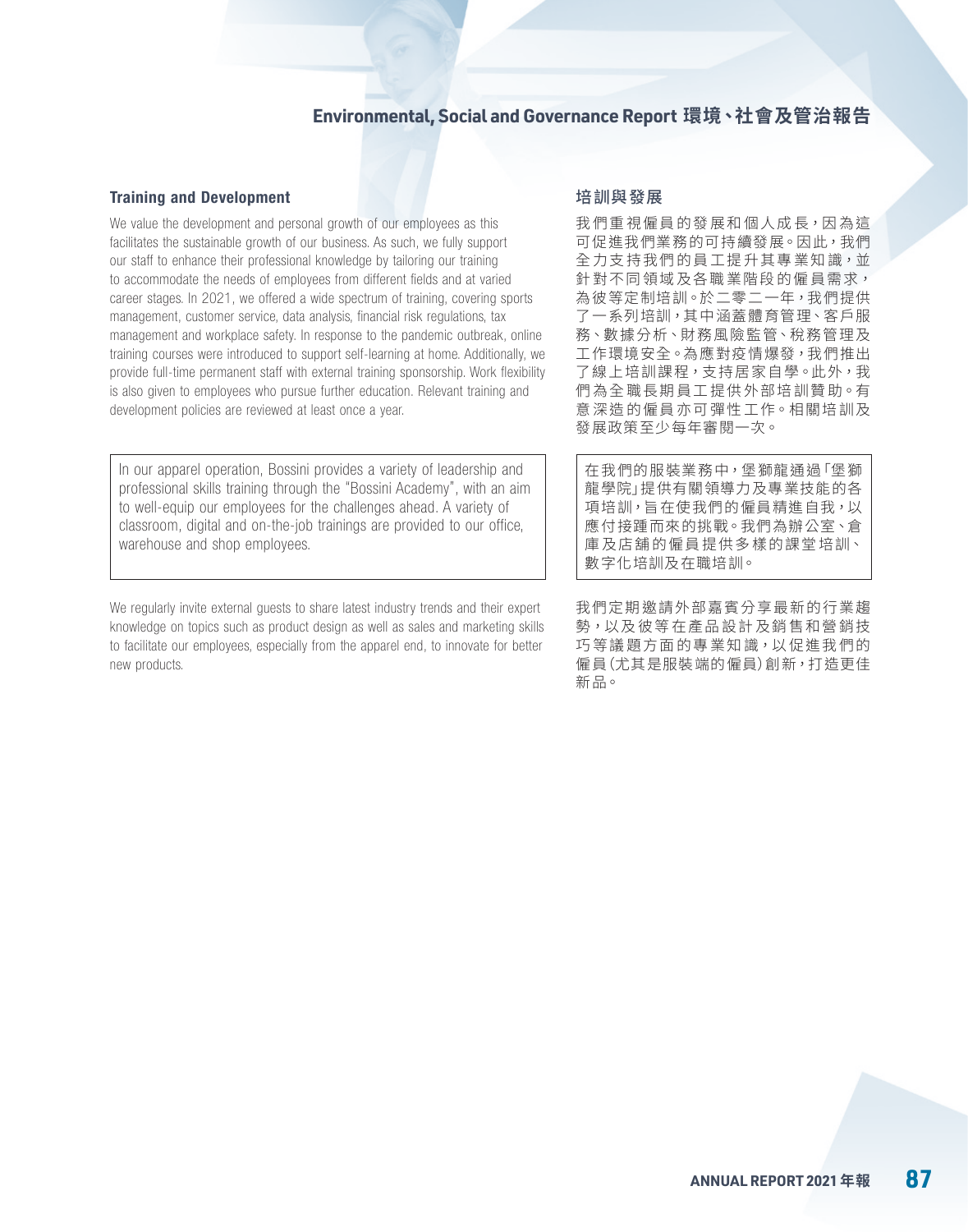| <b>For Sports operations</b>                              |                    |                 |              | 體育業務           |                |                |
|-----------------------------------------------------------|--------------------|-----------------|--------------|----------------|----------------|----------------|
| <b>Training Hours</b><br>受訓時數                             |                    |                 |              | 2021<br>二零二一年度 | 2020<br>二零二零年度 | 2019<br>二零一九年度 |
| Percentage of trained employees<br>- by gender            | 按性別劃分受訓僱員百分比       |                 | $\%$         |                |                |                |
| - Male                                                    | - 男                |                 |              | 61             | 70             | N/A 不適用        |
| - Female                                                  | $-\notin$          |                 |              | 64             | 68             | N/A 不適用        |
| Percentage of trained employees<br>- by employee category | 按僱員類別劃分受訓僱員<br>百分比 |                 | $\%$         |                |                |                |
| - Functional heads                                        | - 部門主管             |                 |              | 51             | 35             | N/A 不適用        |
| - Management                                              | - 管理層              |                 |              | 100            | 61             | N/A 不適用        |
| - General/technical staff                                 | --般/技術員工           |                 |              | 61             | 72             | N/A 不適用        |
| Average training hours - by gender                        | 按性別劃分平均受訓時數        |                 | Hours 小時     |                |                |                |
| - Male<br>- Female                                        | - 男<br>$-\not\in$  |                 |              | 16<br>16       | 18<br>19       | 12<br>11       |
|                                                           |                    |                 |              |                |                |                |
| <b>Average training hours</b>                             | 按僱員類別劃分平均受訓時數      |                 | Hours 小時     |                |                |                |
| - by employee category<br>- Functional heads              | - 部門主管             |                 |              | 6              | 7              | 3              |
| - Management                                              | - 管理層              |                 |              | 37             | 19             | 13             |
| - General/technical staff                                 | --般/技術員工           |                 |              | 16             | 18             | 10             |
| <b>For Apparel operations</b>                             |                    |                 |              | 服裝業務           |                |                |
| <b>Training Hours</b><br>受訓時數                             |                    |                 |              |                |                | 2021<br>二零二一年度 |
| Percentage of trained employees - by gender<br>- Male     |                    | - 男             | 按性別劃分受訓僱員百分比 |                | $\%$           | 9              |
| - Female                                                  |                    | - 女             |              |                |                | 32             |
| Percentage of trained employees                           |                    |                 |              | 按僱員類別劃分受訓僱員百分比 |                |                |
| - by employee category                                    |                    |                 |              |                | $\%$           |                |
| - Functional heads                                        |                    | - 部門主管          |              |                |                | 1              |
| - Management                                              |                    | - 管理層           |              |                |                | 13             |
| - General/technical staff                                 |                    |                 | 一一般/技術員工     |                |                | 226            |
| Average training hours - by gender                        |                    |                 | 按性別劃分平均受訓時數  |                | Hours 小時       |                |
| $-$ Male<br>- Female                                      |                    | 一 男<br>- 女      |              |                |                | 3<br>5         |
|                                                           |                    |                 |              |                |                |                |
| Average training hours - by employee category             |                    | 按僱員類別劃分平均受訓時數   |              |                | Hours 小時       |                |
| - Functional heads<br>- Management                        |                    | - 部門主管<br>- 管理層 |              |                |                | 1.             |
| - General/technical staff                                 |                    |                 | --般/技術員工     |                |                | 3<br>4         |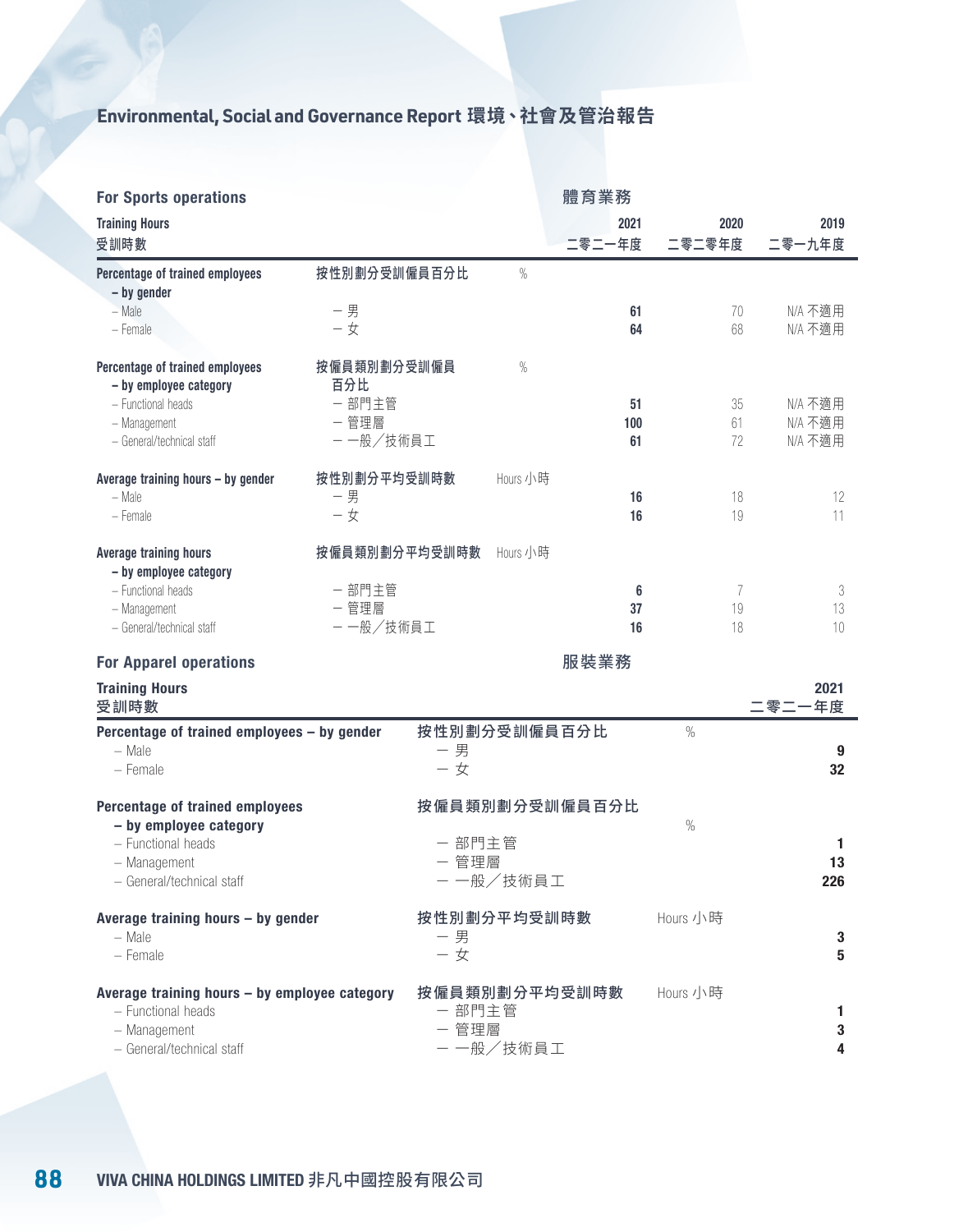#### Occupational Health and Safety

At Viva China, occupational health and safety ("OHS") is always our priority. To minimise work-related hazards across our operations, we have implemented different precautionary measures which go beyond regulatory compliance. Our OHS guidelines are tailored to different business units taking into account their unique workplace conditions and operating activities. For employees working under our sports-related operations, we offer them healthcare benefits such as free physical check-up services and complimentary access to sports facilities.

In an effort to build an ergonomic workplace, we provided employees in our Hong Kong headquarters with office furniture such as ergonomic chairs and footrests.

To reinforce our safety-first culture, we continue to organise talks and workshops covering OHS topics including mental wellness, first aid, accident prevention and fire precaution. We also practised onsite housekeeping through regular inspections of firefighting supplies, work equipment and workplace hygiene to mitigate environmental-related hazards. For example, retail managers and shop supervisors will perform spot checks on their retail stores and storerooms to ensure full execution of our stringent safety requirements. Special attention is given to workers conducting high-risk work activities. We ensure they are equipped with necessary personal protective gear such as safety goggles, gloves and helmets.

### 職業健康及安全

非凡中國一直將職業健康及安全(「職業健 康及安全」)視為重中之重。為將在營運過 程中與工作有關的危害減至最低,除遵守 監管規定外,我們採取了多項預防措施。我 們經考慮僱員的具體工作條件及業務活動 制定了針對不同業務部門的職業健康及安 全指引。我們為在體育相關業務工作的僱 員提供醫療保健福利,例如免費體檢服務 及可免費使用我們的體育設施。

我們為於香港總部的僱員提供符合人體 工學的座椅及腳凳等辦公傢私,以致力 打造符合人體工學的工作場所。

為培養安全第一的文化氛圍,我們繼續組 織講座及研討會,其中涵蓋心理健康、急 救、事故預防及防火等職業健康及安全議 題。我們亦進行了實地內務檢查,定期檢查 消防用品、工作設備及工作環境衛生,以減 少與環境有關的危害。例如,零售經理及店 舖主管將對零售店舖及後倉進行抽查,以 確保全面落實我們嚴格的安全規定。我們 尤其關注進行高危作業的職工,確保彼等 配備必要的個人防護裝備,如安全護目鏡、 手套及頭盔。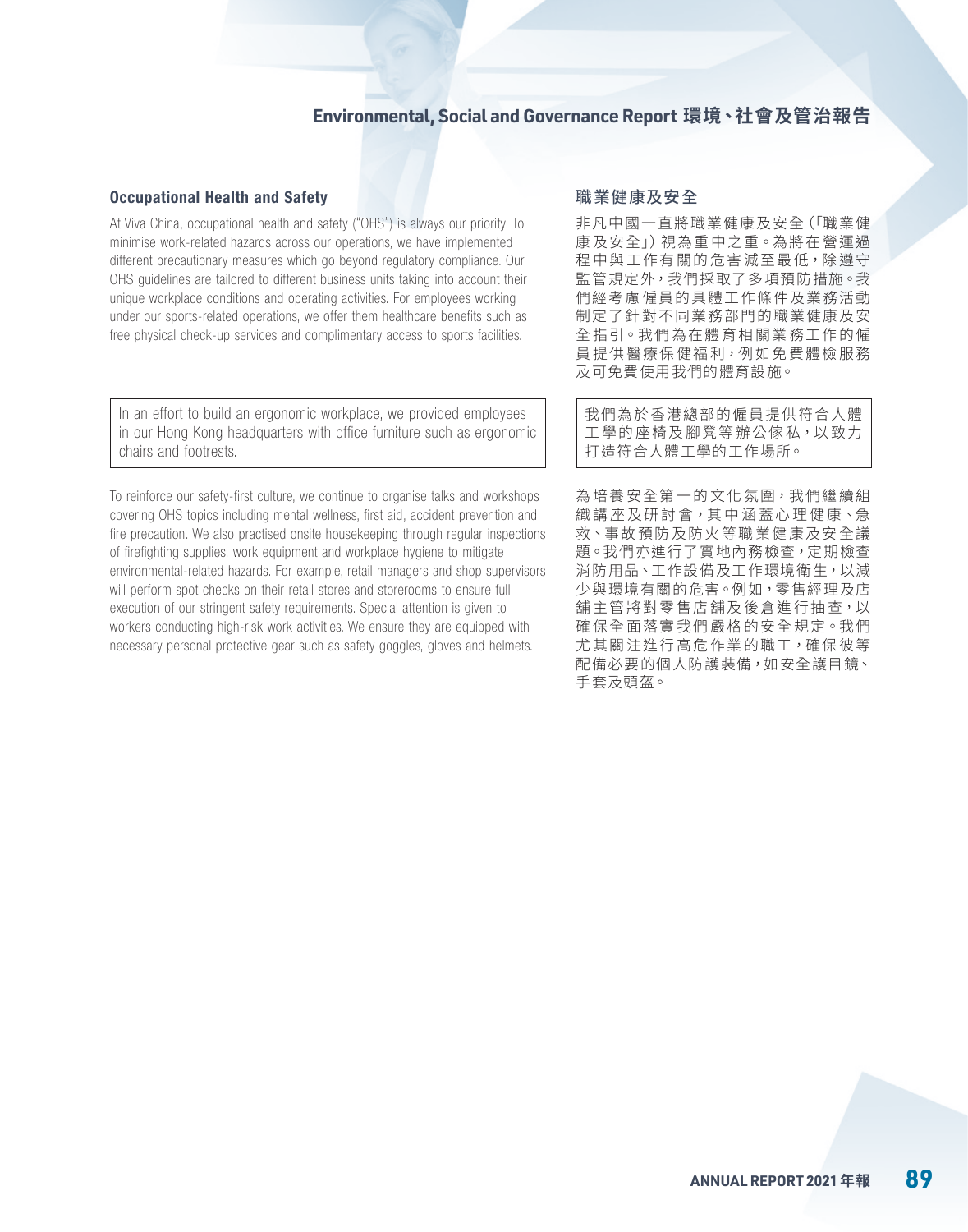#### Our Response to COVID-19

In 2021, we once again faced up to multiple challenges due to the ongoing COVID-19 pandemic. Despite all the social and economic disruption, the Group has remained committed to fighting the impact of the virus. Aside from stepping up the frequency of our cleansing and disinfection procedures, we have implemented a series of measures at our sports designations, retail shops, office premises and warehouses to better protect our employees, including:

- Providing staff with anti-epidemic supplies such as medical masks and hand sanitisers
- Adopting flexible work arrangements (e.g. work from home) to minimise physical contact
- Requiring both staff, customers and visitors to measure body temperature before entering our premises
- Offering two days of compensation leave for employees who had taken two vaccination doses
- Reminding staff to maintain good personal hygiene by organising mental health-related workshops
- Requiring staff members who physically work in the office, shops and warehouses to complete an online health declaration form on a weekly or bi-weekly basis

During the reporting year, there were zero non-compliance cases with relevant laws and regulations<sup>14</sup> relating to the provision of a safe work environment and the protection of employees from occupational hazards.

#### Labour Standards

As a responsible employer, child and forced labour are strictly prohibited within the Group's operations and along our supply chain. Our Human Resources Department is responsible for reviewing all identification documents provided by the applicants. To ensure full compliance with applicable laws and regulations<sup>15</sup>, regular audits and internal reviews are performed. Any staff member found to be in breach of our labour policies will be subject to disciplinary action and may be liable to legal prosecution.

### 應對COVID-19

二零二一年,COVID-19疫情持續,我們再 次面臨多重挑戰。儘管社會及經濟受到 干擾,本集團仍致力於抗擊病毒帶來的 影響。除加強清潔頻率和消毒程序外,我 們已在體育目的地、零售店舖、辦公室及 倉庫實施一系列措施,以更好地保護我 們的員工,包括:

- 為員工提供防疫用品,如醫用口罩 和洗手液
- 採 取 靈 活 的 工 作 安 排(如 在 家 辦 公),盡量減少身體接觸
- 要求員工、客戶及訪客在進入我們 的辦公場所前測量體溫
- 為已接種兩劑疫苗的員工提供兩天 補假
- 舉辦心理健康工作坊,提醒員工保 持良好個人衛生
- 要求在辦公室、店舖及倉庫工作的 員工每週或每兩週填寫在線健康申 報表

於報告年度,概無不遵守與提供安全工作 環境及保護員工免受職業危害有關的相關 法律法規<sup>14</sup>的情況。

### 勞工準則

作為負責任的僱主,本集團在營運及供應 鏈上嚴禁僱用童工及強制勞工。我們的人 力資源部門負責審核申請人提供的所有身 份證明文件。為確保完全遵守適用法律法 規<sup>15</sup>,我們會進行定期審核及內部檢討。任 何員工如有違反我們的勞工政策,將會受 到紀律處分及可能受到法律檢控。

- <sup>14</sup> Including but not limited to the Occupational Safety and Health Ordinance (Cap. 509), and the Law of the PRC on Prevention and Control of Occupational Diseases.
- 15 Including but not limited to the Employment Ordinance (Cap. 57), the Labour Law of the PRC, and the Provisions on Prohibition of Child Labour of the PRC.
- <sup>14</sup> 包括但不限於《職業安全及健康條例》(第 509章)及《中國職業病防治法》。
- <sup>15</sup> 包括但不限於《僱傭條例》(第57章)、《中國 勞動法》及《中國禁止使用童工規定》。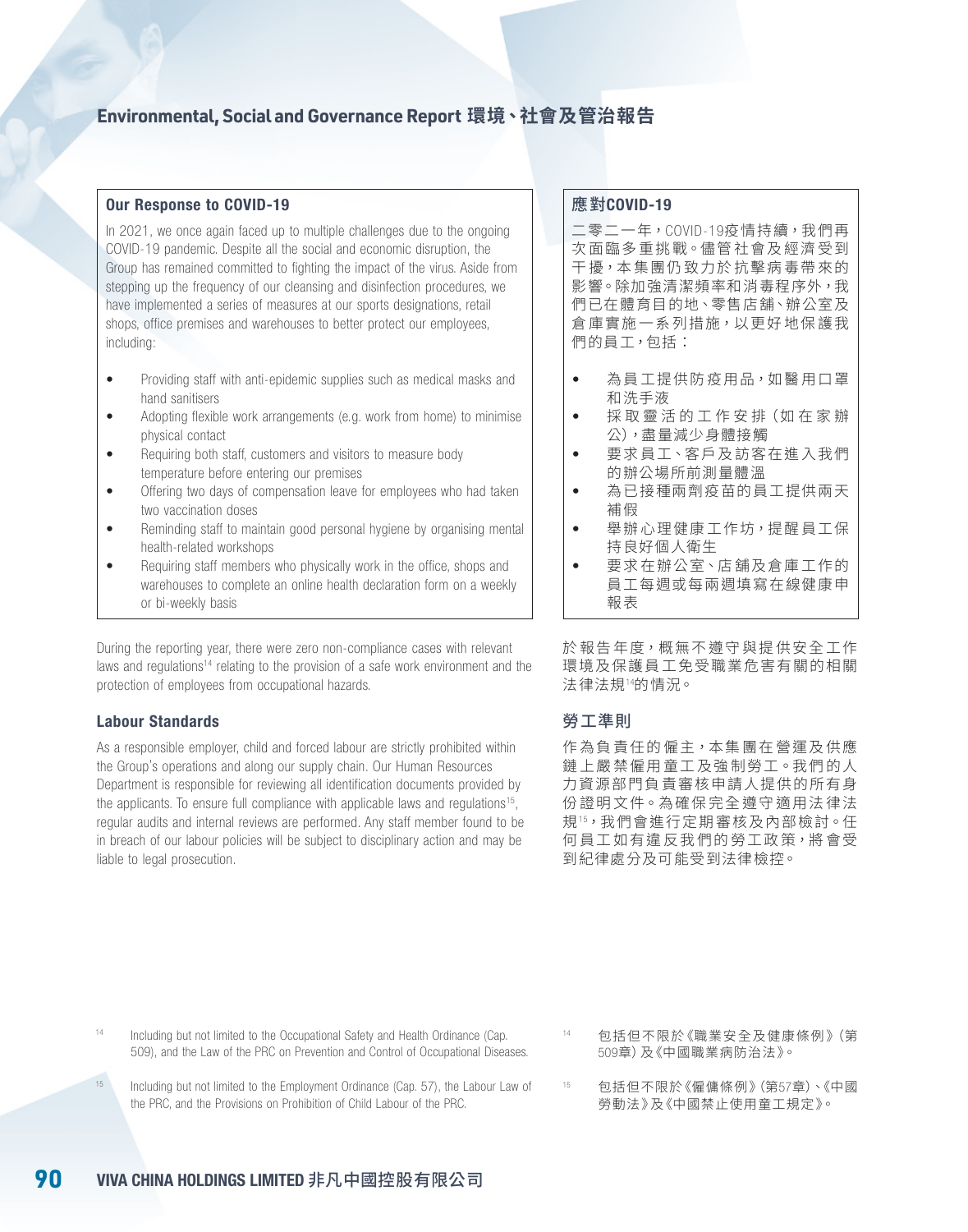#### Anti-corruption

Viva China takes a zero-tolerance approach to corruption or malpractice of any form throughout our operations. We strictly prohibit the acceptance of money or any other gifts from outside entities such as customers, suppliers, contractors, authorities or other business partners. All employees are required to follow our Employee Handbook which details a set of guiding principles for responsible business conduct. In 2021, we arranged anti-corruption training programmes for our Board members and employees in Hong Kong headquarters and mainland subsidiaries to update them on the latest anti-corruption enforcements and proper practice procedures. In support of our policies on ethical behaviours, the Group's whistle-blowing policy and grievance mechanism are in place to allow employees at all levels to raise concerns regarding any misconduct. To ensure whistleblowers have the freedom to report grievances without fear of reprisal, all cases are treated strict with confidentiality and submitted to designated personnel for further investigation. During the reporting year, there were zero cases of noncompliance with the relevant laws and regulations<sup>16</sup> relating to corrupt practices.

### OUR VALUE CHAIN

#### Supply Chain Management

Our diverse sports and apparel business connects us with a wide range of stakeholders along the supply chain. In our endeavour to promote environmentally and socially responsible practices beyond our own operations, we communicate our expectations through a group-level Supplier Code of Conduct which is supplemented with a set of relevant guidelines applicable for individual business units. This Supplier Code of Conduct clearly outlines our approach to ethical behaviours, health and safety, labour rights and environmental practices. To support domestic economies, whenever possible, we prioritise local suppliers and support green procurement. Full compliance with this Supplier Code of Conduct is expected.

As part of our monitoring mechanism, we conduct audits, site visits and assessments on a regular basis to ensure our stringent requirements are fully met. Areas of concern are identified and addressed through proactive corrective actions for future improvement. Suppliers who consistently fail to meet the expected standards may be subject to contract termination. This holistic approach enables us to develop long-term sustainable partnerships with our suppliers.

### 反貪污

非凡中國在營運過程中對任何形式的貪污 或瀆職行為採取零容忍政策。我們嚴禁收 受客戶、供應商、承包商、機構或其他業務 夥伴等外部實體的金錢或任何其他禮物。 全體員工必須遵守我們的員工手冊,當中 含有一套詳盡的負責任商業行為指導原 則。在二零二一年,我們為香港總部及內地 附屬公司的董事會成員及員工安排了反貪 污培訓課程,使他們了解最新的反貪污執 法行動及適當的做法程序。為配合我們於 道德行為方面的政策,本集團制定了舉報 政策及申訴機制,讓各級員工對任何不當 行為提出關注。為確保舉報人士擁有舉報 申訴而免於恐懼遭受報復的自由,所有個 案皆予嚴格保密處理,並會提交指定人員 作進一步調查。於報告年度,概無不遵守與 貪污行為有關的相關法律法規<sup>16</sup>的情況。

### 我們的價值鏈 供應鏈管理

我們透過多元化的體育及服裝業務與價值 鏈上的眾多權益人建立聯繫。在業務過程 中我們大力倡導對環境及社會負責的做 法,同時我們透過集團層面的供應商行為 守則來傳達我們的願景,該守則是由一套 適用於個別企業單位的相關準則作補充。 供應商行為守則明確概述了我們踐行道德 行為、健康與安全、勞工權利和環境實務。 為了扶持國內經濟,我們會盡可能優先考 慮本地供應商及支持綠色採購。我們希望 供應商能夠嚴格遵守本供應商行為守則。

作為監察機制的一環,我們會定期進行審 計、到實地視察及評估,確保完全滿足嚴格 的要求。我們識別重點關注事項,並透過積 極採取便於日後改進的糾正措施解決有關 事項。未能一直遵守預期標準的供應商可 能須接受終止合約。該整體方法使我們能 夠與供應商建立長期持續的夥伴關係。

Including but not limited to the Prevention of Bribery Ordinance (Cap. 201).

包括但不限於《防止賄賂條例》(第201 章)。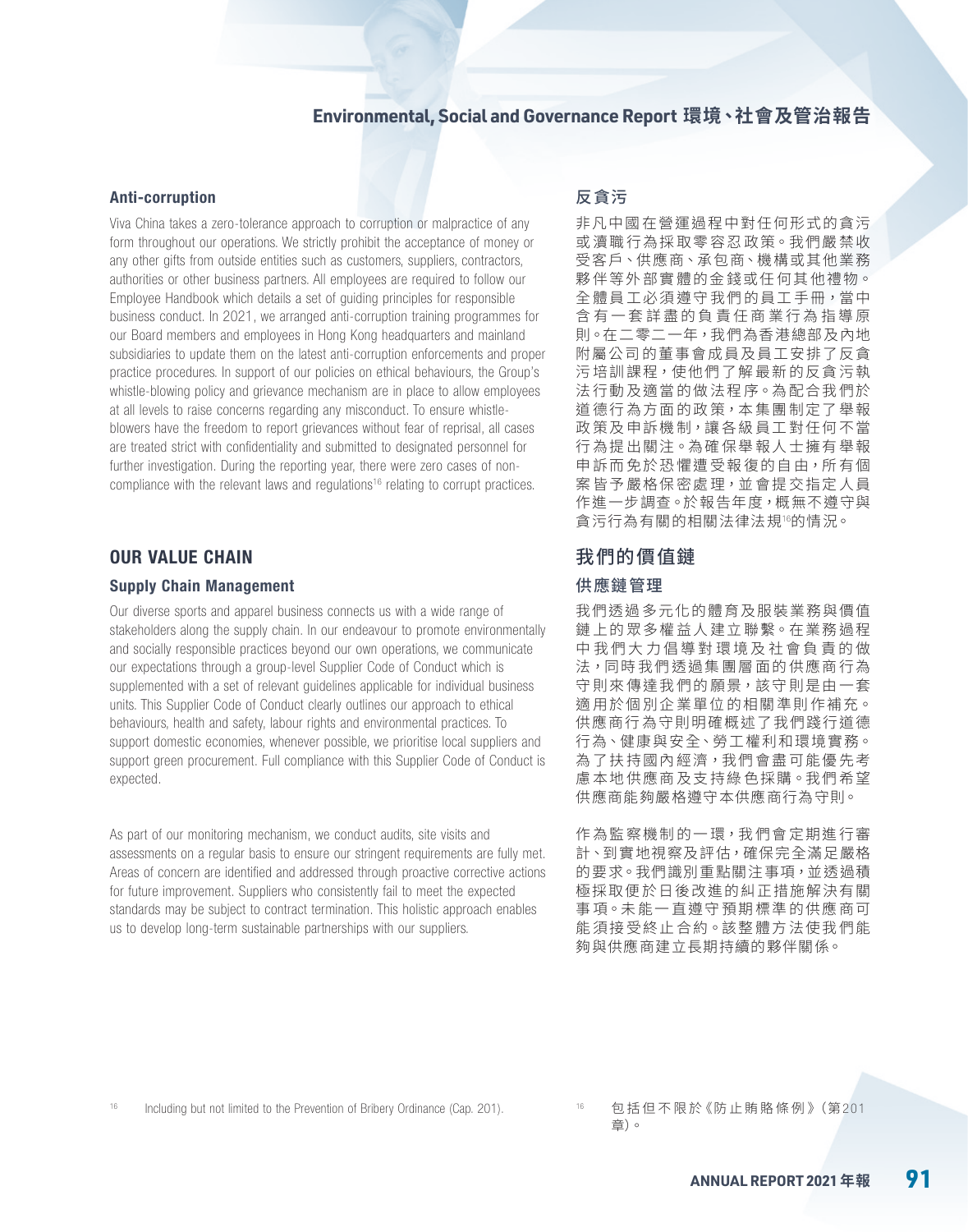#### Our Quality Services

The delivery of quality products and services is always the key to our business success and longevity. In our apparel operations, ensuring product health and safety has been highly emphasised throughout the production-to-shelf process. All apparel must meet applicable product safety and environmental standards, including but not limited to GB 18401-2010 (National General Safety Technical Code for Textile Products) and GB31701-2015 on Infant and Children's Textile Products, before being sold to customers. To build a trusting and transparent relationship with our clients, we provide an easily accessible and responsive customer services hotline and email, and clearly state our product exchange policy at the back of each sales receipt.

Our customer-centric approach is also reflected in other business operations. For instance, we employ well-trained security personnel and adopt responsible crowd control measures to maintain order when organising different sports-related activities. Specific to the pandemic outbreak, we have implemented measures to reduce the transmission risk at our sports destinations and retail stores such as setting up automated temperature screening stations and enacting face covering policies. Multiple hand sanitiser stations have also been installed to enable our customers and visitors to disinfect their hands frequently.

### Data Privacy

With growing concern over customer privacy, we are mindful of personal data collected from our customers and ensure it is handled in a secure and safe manner. Our Employee Handbook outlines the privacy guidelines covering the use and management of personal data in accordance with relevant regulatory requirements<sup>17</sup>. Only authorised personnel are allowed to access relevant information on a need-to-know and need-to-use basis.

#### Intellectual Property Right

Viva China values intellectual property as it drives innovation and growth. The Group secures its intellectual property by using copyrights, trademarks, confidential information and other applicable forms of legal protection. We also work closely with law firms to regularly renew and protect our trademarks.

During the reporting year, we complied with relevant laws and regulations relating to health and safety, advertising, labelling and privacy matters relating to the products and services provided by the Group.

### 優質服務

提供優質產品及服務始終是我們業務成 功及長久發展的關鍵。在服裝業務的生產 到上市全過程中,我們都非常重視產品的 健康與安全。所有服飾須符合適用的產品 安全及環境標準,包括但不限於GB 18401- 2010《國家紡織產品基本安全技術規範》和 GB31701-2015《嬰幼兒及兒童紡織產品安 全技術規範 》後,方可出售給客戶。為了同 客戶建立誠信透明的合作關係,我們開放 方便快捷的客戶服務熱線及電郵,每張銷 售收據背面亦清楚說明我們的產品退換政 策。

我們以客戶為中心的理念還體現在其他業 務中。例如,我們僱用訓練有素的安保人員 及採取負責任的人群控制措施以在舉辦不 同的體育賽事期間維持秩序。針對爆發的 疫情,我們已實施多項措施降低我們體育 場地及零售店舖的傳播風險,例如設立自 動測溫點及實行佩戴口罩政策;我們還建 立了多個手部消毒器站,以便客戶及訪客 能夠經常進行手部消毒。

### 數據保密

隨著人們日益關注客戶私隱,我們意識到 應當並確保以安全妥善的方式處理自客戶 收集的個人資料。私隱指引於我們的員工 手冊中概述,當中包括根據相關監管規定17 使用及管理個人資料。僅取得授權之人士 方能基於需要了解及使用的原則查閱相關 資料。

#### 知識產權

知識產權帶動創新發展,故此非凡中國十 分重視知識產權。本集團透過版權、商標、 保密信息及使用其他適用的法律保護方式 來保障其知識產權。我們還會與律師事務 所緊密合作,定期更新及保護商標。

於報告年度,我們就與本集團所提供產品 及服務相關的健康與安全、廣告、標簽及隱 私事項一直遵守相關法律和法規。

17 Including but not limited to the Personal Data (Privacy) Ordinance (Cap. 486) and the Cyber Security Law of the PRC.

包括但不限於《個人資料(私隱)條例》(第 486章)及《中國網絡安全法》。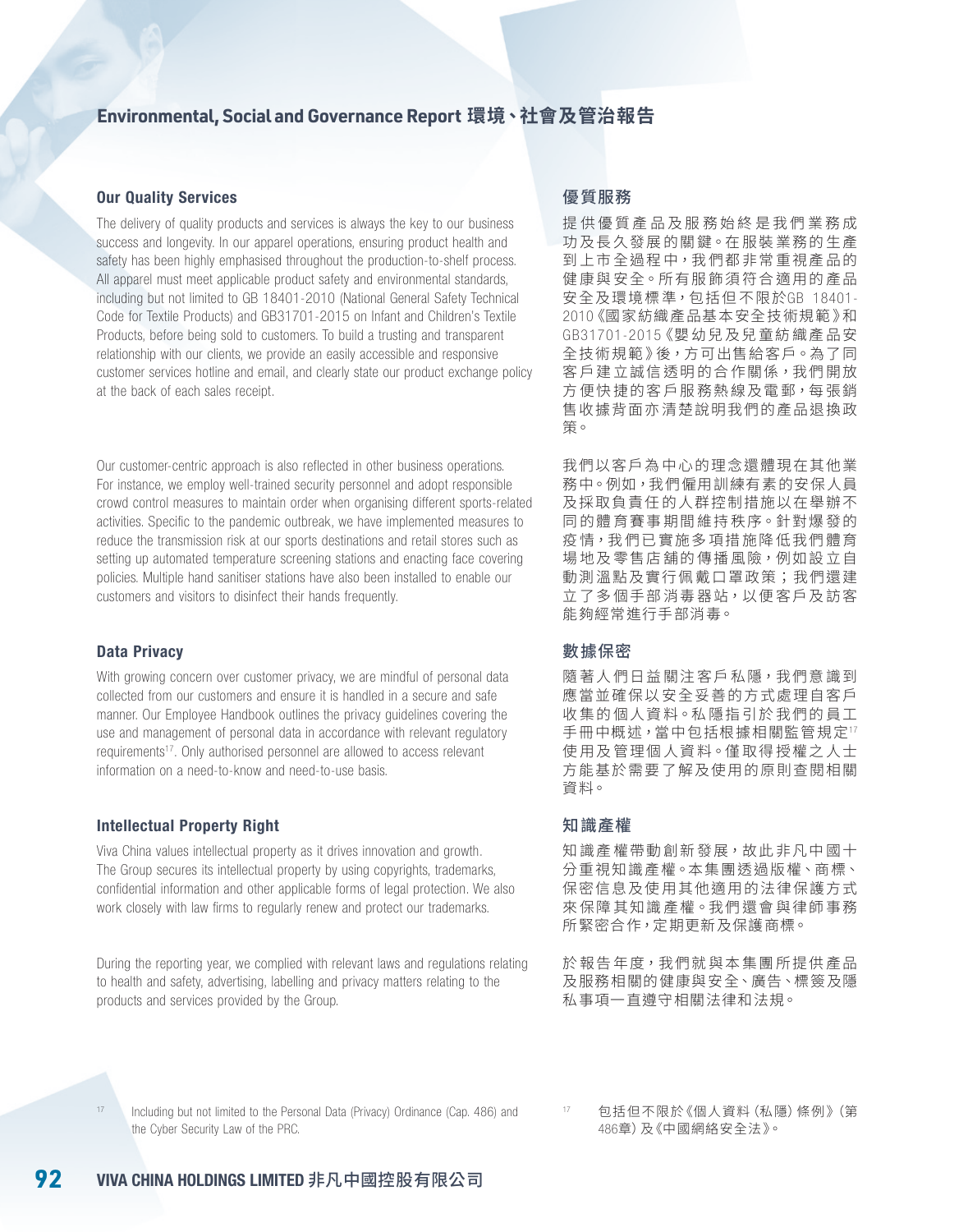### OUR COMMUNITY

At Viva China, we pride our success in promoting active and healthy lifestyles across the country to enhance citizens' health and wellbeing. For more than a decade, we have been leveraging our sports resources and mobilising our human capital to organise a variety of sports-related activities and community programmes for the neighbourhoods we serve.

### 我們的社區

非凡中國為成功在全國推廣積極、健康的 生活方式,以增進市民的健康和福祉而感 到自豪。十多年來,我們一直利用我們的體 育資源,動員我們的人力資本,為我們所服 務的社區舉辦多項體育相關活動和社區活 動。

|      |        | <b>Number of Events</b><br>and Activities<br><b>Supported</b><br>所支持的事宜<br>及活動次數 | <b>Total Hours of</b><br><b>Community</b><br><b>Service</b><br><b>Contributed</b><br>貢獻社區服務<br>總時數 | Number of<br><b>Beneficiaries</b><br>Served <sup>18</sup><br>服務受益人數18 |
|------|--------|----------------------------------------------------------------------------------|----------------------------------------------------------------------------------------------------|-----------------------------------------------------------------------|
| 2021 | 二零二一年度 | 82                                                                               | 6,908                                                                                              | 148,562                                                               |
| 2020 | 二零二零年度 |                                                                                  | 435.5                                                                                              | 20,835                                                                |
| 2019 | 二零一九年度 | 170                                                                              | 1,565                                                                                              | 104.348                                                               |

### Promoting Sports and Healthy Living

It is our commitment to promoting a nationwide sportive culture. As such, we continue to foster wider public participation in different sports and fitness activities. For example, in Tianjin, we organised a Taekwondo challenge which attracted more than 1,000 young participants; in Nantong, we arranged swimming classes for teenagers in Beicheng Elementary School as a precaution against drowning. Additionally, we continue to offer complimentary access to our well-equipped Li Ning Sports Parks and Li Ning Sports Centres under the Free Use Scheme. During the reporting year, a number of training camps, interest classes, sports-themed carnivals and sports competitions suitable for citizens of different ages were successfully organised.

In January 2021, our Tianjin Li Ning Sports Centre partnered with a local broadcaster to co-organise a badminton tournament for the general public. What we provided were advanced sports venues and facilities, professional referees and a live broadcast. Through these fun-filled but fierce games, we hope to provide a platform for different badminton enthusiasts to interact and develop a high sense of mutual respect.

#### 推廣體育及健康生活

我們致力在全國推廣運動文化。因此,我們 繼續促進大眾參與各項體育和健身活動。 例如,我們在天津舉辦了跆拳道挑戰賽,該 比賽吸引了超過1,000名年輕參賽者參加; 我們在南通為北城小學的學生安排了預防 溺水的游泳課程。此外,根據免費使用計 劃,我們繼續提供設施完善的李寧體育園 及李寧運動中心作免費使用。於報告年度, 我們已成功舉辦了多項適合不同年齡層市 民參加的訓練營、興趣班、運動主題嘉年華 和體育比賽。

於二零二一年一月,我們的天津李寧運 動中心與當地電視台合作,共同組織了 一場面向大眾的羽毛球錦標賽。我們提 供了先進的體育場館和設施、專業裁判 和現場直播。我們期望涌過這些充滿樂 趣但激烈的比賽為不同的羽毛球愛好者 提供平台以互相交流和培養高度的相互 尊重意識。

18 Refer to the number of people served or engaged during the Group's community service programmes.

<sup>18</sup> 指本集團於進行社區服務活動期間所服務 或吸引參與的人數。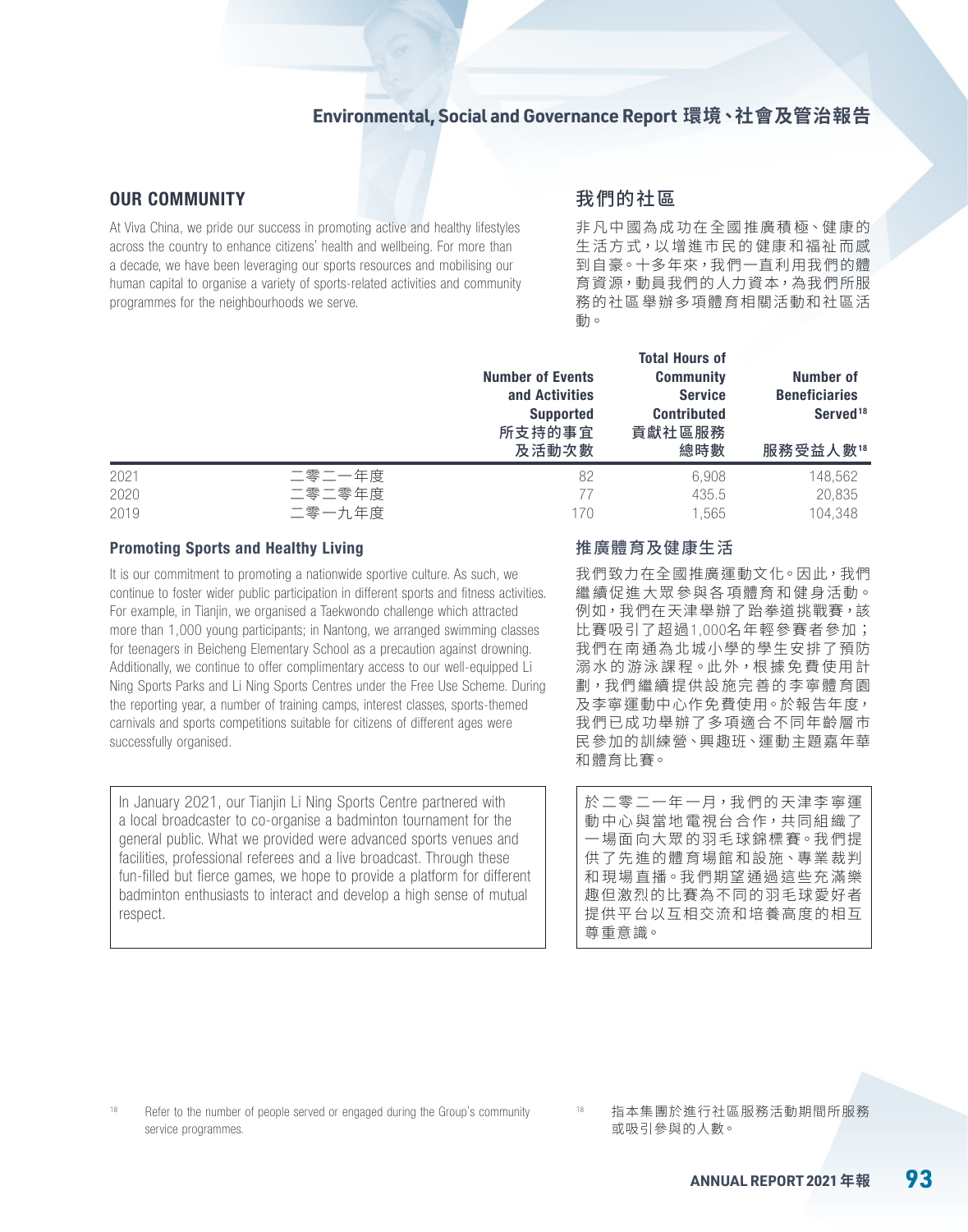### Creating an Inclusive Society

As a corporate citizen, we are motived to support diverse social segments to create a more connected and inclusive society. In addition to offering in-kind and financial donations to the socially disadvantaged, we encourage staff volunteering and outreach to different non-governmental organisations for community partnership.

In support of Fu Hong Society's campaign of "Together We Build A Society For All", colleagues from our Hong Kong headquarters extended their new year's blessing to the needy by donating their red packet money. These donations will support the family needs of the disabled and can alleviate their financial difficulties especially in the face of pandemic outbreak.

At Bossini, we believe that clothing should be functional and accessible to everyone – a basic necessity that can serve a good cause and help make a difference in society. With this in mind, our kind-hearted staff donated more than 500 pieces of down jackets and vests that were in good condition as Christmas gifts to the elderly at Yan Chai Hospital.

In July 2021, the extreme rainfall and flash floods had caused huge losses to Henan Province. In response, Viva China, together with Bossini, donated 5 million yuan and over 56,000 pieces of clothing to China Women's Development Foundation. We hope to support the recovery of the flood-ravaged areas and provide relief for the affected people.

### 共建包容社會

作為一個企業公民,我們致力支持多元化 的社會群體,構建一個聯繫更緊密和包容 的社會。除了向弱勢社群提供實物和資金 捐助外,我們亦鼓勵員工參與義工服務及 與多個非政府組織接觸建立社區夥伴關 係。

為支持扶康會的「齊建共融社會」活動, 香港總部的員工通過捐贈利是的方式 向有需要的人表達了他們的新年祝福。 這些捐款將用於支持殘障人士的家庭需 求,並可緩解他們的經濟困難(特別是在 面對疫情爆發時)。

堡獅龍認為,衣物應是實用且人人可得 的基本必需品,既可以服務慈善事業,還 能為社會作出貢獻。秉持這一想法,我們 的熱心員工捐贈了500多件完好無損的羽 絨外套及背心給仁濟醫院的長者作為聖 誕禮物。

於二零二一年七月,特大暴雨及山洪暴 發對河南省造成巨大損失。作為回應,非 凡中國連同堡獅龍向中國婦女發展基金 會捐贈了人民幣5,000,000元及超過56,000 件服飾。我們希望支援遭受水災區域的 恢復工作並為受影響的人們提供救濟。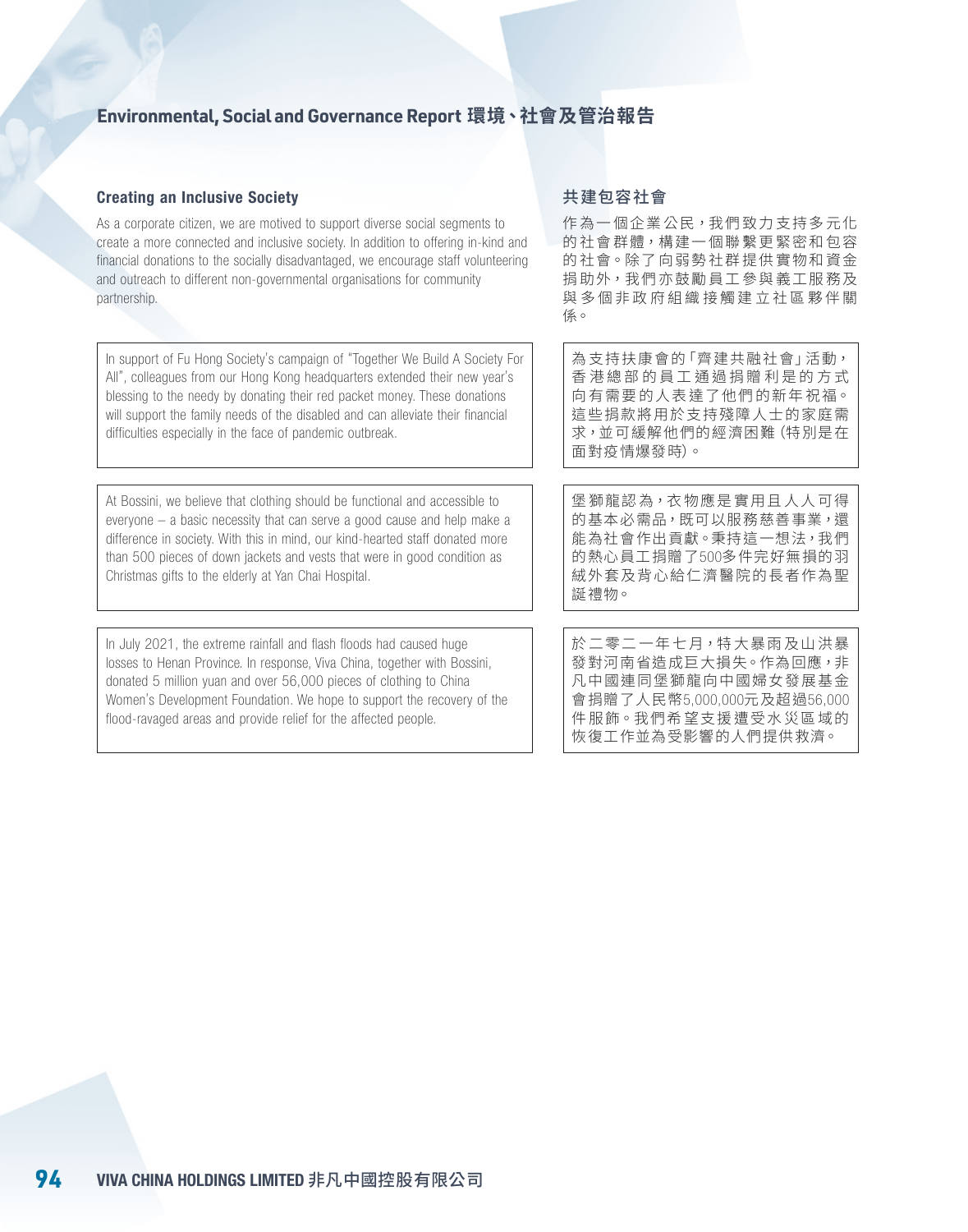### HKEX ESG GUIDE CONTENT INDEX

### 聯交所環境、社會及管治報告指引 內容索引

| <b>Aspect</b><br>層面 |                                 | <b>HKEX KPI</b><br>聯交所<br>關鍵績效<br>指標 | <b>Description</b><br>描述                                                                                                                                                              | <b>Page Number/Remarks</b><br>頁碼/備註                                                                                                                                                                                                                                                  |
|---------------------|---------------------------------|--------------------------------------|---------------------------------------------------------------------------------------------------------------------------------------------------------------------------------------|--------------------------------------------------------------------------------------------------------------------------------------------------------------------------------------------------------------------------------------------------------------------------------------|
| А.                  | <b>Environmental</b>            |                                      |                                                                                                                                                                                       |                                                                                                                                                                                                                                                                                      |
| A1                  | 環境<br><b>Emissions</b><br>排放物   | A1                                   | General Disclosure<br>一般披露                                                                                                                                                            | 76-77                                                                                                                                                                                                                                                                                |
|                     |                                 | A1.1                                 | The types of emissions and respective emissions data<br>排放物種類及相關排放數據                                                                                                                  | 80                                                                                                                                                                                                                                                                                   |
|                     |                                 | A1.2                                 | Greenhouse gas in total and intensity<br>溫室氣體總量及密度                                                                                                                                    | 80,83                                                                                                                                                                                                                                                                                |
|                     |                                 | A1.3                                 | Total hazardous waste produced and intensity<br>所產生有害廢棄物總量及密度                                                                                                                         | 82-83                                                                                                                                                                                                                                                                                |
|                     |                                 | A1.4                                 | Total non-hazardous waste produced and intensity<br>所產生無害廢棄物總量及密度                                                                                                                     | 82-84                                                                                                                                                                                                                                                                                |
|                     |                                 | A1.5                                 | Emissions target(s) set and steps taken to achieve them<br>所訂立的排放量目標及為達到這些目標所採取的步驟                                                                                                    | 77                                                                                                                                                                                                                                                                                   |
|                     |                                 | A1.6                                 | How hazardous and non-hazardous wastes are handled, and a description of<br>reduction target(s) set and steps taken to achieve them<br>處理有害及無害廢棄物的方法及描述所訂立的減廢目標及為<br>達到這些目標所採取的步驟     | 78                                                                                                                                                                                                                                                                                   |
| A2                  | <b>Use of Resources</b><br>資源使用 | A <sub>2</sub>                       | General Disclosure<br>一般披露                                                                                                                                                            | 76-79                                                                                                                                                                                                                                                                                |
|                     |                                 | A2.1                                 | Direct and/or indirect energy consumption by type in total and intensity<br>按類型劃分的直接及/或間接能源總耗量及密度                                                                                     | 81,83                                                                                                                                                                                                                                                                                |
|                     |                                 | A2.2                                 | Water consumption in total and intensity<br>總耗水量及密度                                                                                                                                   | 81,83                                                                                                                                                                                                                                                                                |
|                     |                                 | A2.3                                 | Energy use efficiency target(s) set and steps taken to achieve them<br>所訂立的能源使用效益目標及為達到這些目標所採取的步驟                                                                                     | 77                                                                                                                                                                                                                                                                                   |
|                     |                                 | A2.4                                 | Whether there is any issue in sourcing water that is fit for purpose, water<br>efficiency target(s) set and steps taken to achieve them<br>求取適用水源上可有任何問題,所訂立的用水效益目標及為<br>達到這些目標所採取的步驟 | 78                                                                                                                                                                                                                                                                                   |
|                     |                                 | A2.5                                 | Total packaging material used for finished products<br>製成品所用包裝材料的總量                                                                                                                   | During the year under<br>review, total packaging<br>materials used included 20<br>tonnes of price tag, 401<br>tonnes of plastic packaging<br>bag, 240 tonnes of carton<br>box, and 39 tonnes of copy<br>paper.<br>於回顧年度,所使用<br>的包裝材料總量包括<br>20噸價格標籤、401噸<br>塑膠包裝袋、240噸紙<br>箱及39噸複印紙。 |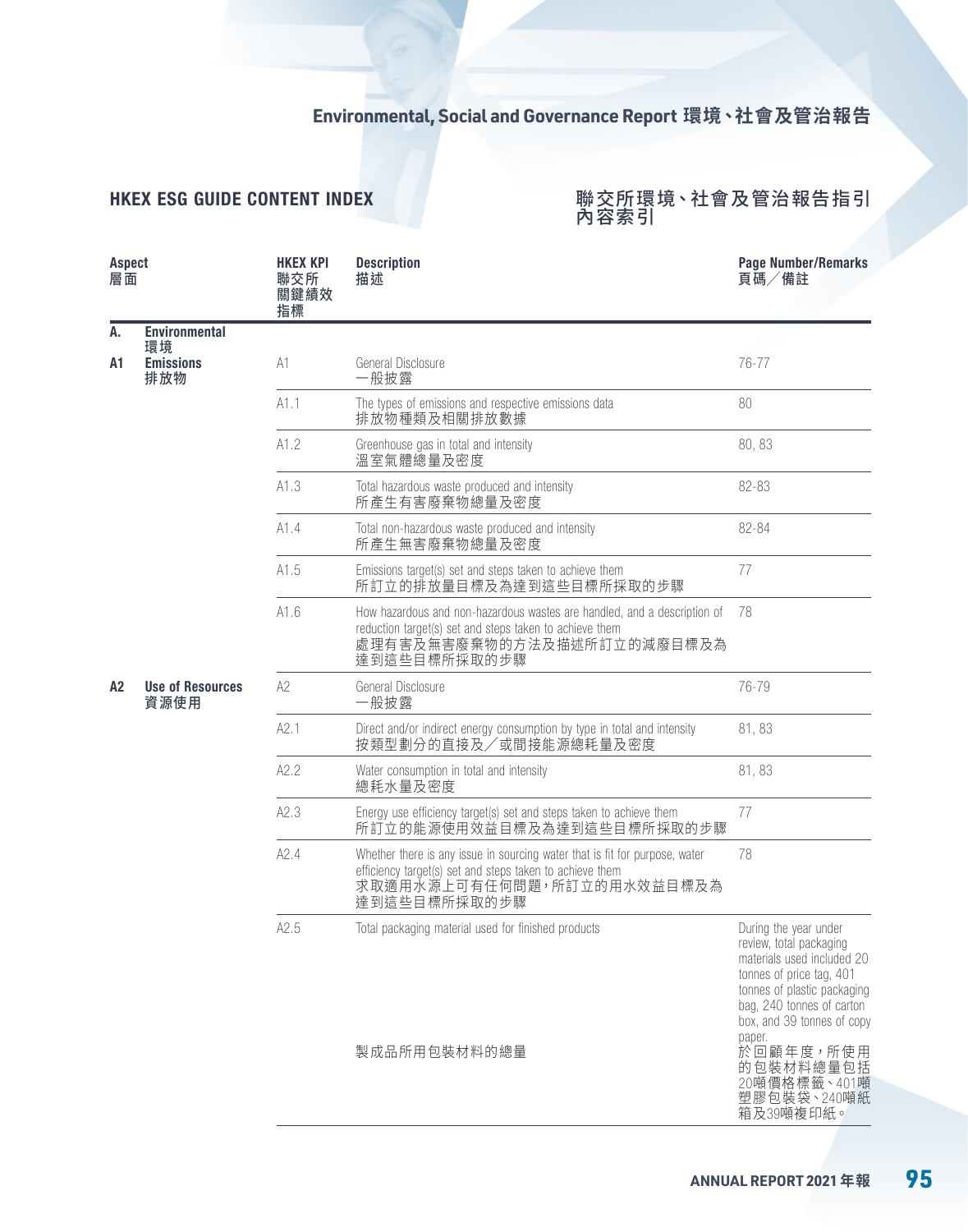| <b>Aspect</b><br>層面 |                                                    | <b>HKEX KPI</b><br>聯交所<br>關鍵績效<br>指標 | <b>Description</b><br>描述                                                                                                                                                            | <b>Page Number/Remarks</b><br>頁碼/備註 |  |
|---------------------|----------------------------------------------------|--------------------------------------|-------------------------------------------------------------------------------------------------------------------------------------------------------------------------------------|-------------------------------------|--|
| A3                  | <b>The Environment</b><br>and Natural Resources    | A3                                   | General Disclosure<br>一般披露                                                                                                                                                          | 76-79                               |  |
|                     | 環境及天然資源                                            | A3.1                                 | Significant impacts of activities on the environment and natural resources and 76-79<br>actions taken to manage them<br>業務活動對環境及天然資源的重大影響及已採取管理有關影<br>響的行動                          |                                     |  |
| A4                  | <b>Climate Change</b><br>氣候變化                      | AA                                   | General Disclosure<br>一般披露                                                                                                                                                          | 79                                  |  |
|                     |                                                    | A4.1                                 | Significant climate-related issues which have impacted, and those which may<br>impact, the issuer, and the actions taken to manage them<br>已經及可能會對發行人產生影響的重大氣候相關事宜及已採<br>取管理有關影響的行動 | - 79                                |  |
| В.                  | <b>Social</b><br>社會                                |                                      |                                                                                                                                                                                     |                                     |  |
|                     | <b>Employment and Labour Practices</b><br>僱傭及勞工常規  |                                      |                                                                                                                                                                                     |                                     |  |
| <b>B1</b>           | <b>Employment</b><br>僱傭                            | <b>B1</b>                            | General Disclosure<br>一般披露                                                                                                                                                          | 84                                  |  |
|                     |                                                    | B1.1                                 | Total workforce by gender, employment type, age group and geographical<br>region<br>按性別、僱傭類型、年齡組別及地區劃分的僱員總數                                                                         | 85-86                               |  |
|                     |                                                    | B1.2                                 | Employee turnover rate by gender, age group and geographical region<br>按性別、年齡組別及地區劃分的僱員流失比率                                                                                         | 85-86                               |  |
| <b>B2</b>           | <b>Health and Safety</b><br>健康與安全                  | B <sub>2</sub>                       | General Disclosure<br>一般披露                                                                                                                                                          | 89                                  |  |
|                     |                                                    | B <sub>2.1</sub>                     | Number and rate of work-related fatalities occurred in each of the past three<br>years including the reporting year<br>過去三年 (包括報告年度) 各年因工作關係而死亡的人數及比 無<br>率                         | Nil                                 |  |
|                     |                                                    | B2.2                                 | Lost days due to work injury<br>因工傷損失工作日數                                                                                                                                           | 576 days<br>576天                    |  |
|                     |                                                    | B2.3                                 | Occupational health and safety measures adopted, and how they are<br>implemented and monitored<br>所採納的職業健康與安全措施,以及相關執行及監察方法                                                         | 89                                  |  |
| <b>B3</b>           | <b>Development and</b><br><b>Training</b><br>發展及培訓 | B3                                   | General Disclosure<br>一般披露                                                                                                                                                          | 87                                  |  |
|                     |                                                    | B3.1                                 | Percentage of employees trained by gender and employee category<br>按性別及僱員類別劃分的受訓僱員百分比                                                                                               | 88                                  |  |
|                     |                                                    | <b>B3.2</b>                          | Average training hours completed per employee by gender and employee<br>category<br>按性別及僱員類別劃分,每名僱員完成受訓的平均時數                                                                        | 88                                  |  |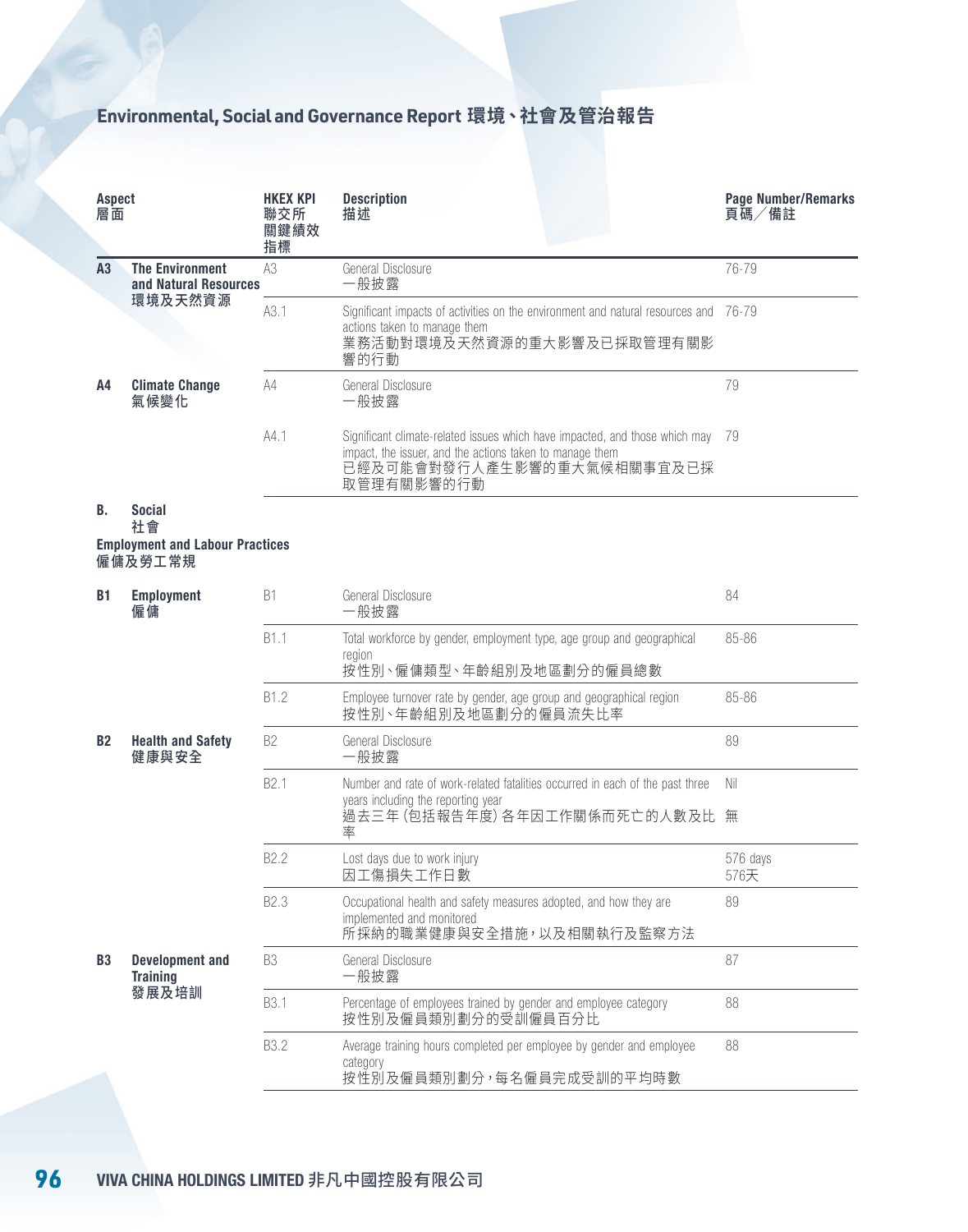| <b>Aspect</b><br>層面 |                                                   | <b>HKEX KPI</b><br>聯交所<br>關鍵績效<br>指標 | <b>Description</b><br>描述                                                                                                                                                                        | <b>Page Number/Remarks</b><br>頁碼/備註                                                                                           |
|---------------------|---------------------------------------------------|--------------------------------------|-------------------------------------------------------------------------------------------------------------------------------------------------------------------------------------------------|-------------------------------------------------------------------------------------------------------------------------------|
| <b>B4</b>           | <b>Labour Standards</b><br>勞工準則                   | B4                                   | General Disclosure<br>一般披露                                                                                                                                                                      | 90                                                                                                                            |
|                     |                                                   | B4.1                                 | Measures to review employment practices to avoid child and forced labour<br>檢討招聘慣例的措施以避免童工及強制勞工                                                                                                 | 90                                                                                                                            |
|                     |                                                   | B4.2                                 | Steps taken to eliminate such practices when discovered<br>在發現違規情況時消除有關情況所採取的步驟                                                                                                                 | 90                                                                                                                            |
|                     | <b>Operating Practices</b><br>經營慣例                |                                      |                                                                                                                                                                                                 |                                                                                                                               |
| <b>B5</b>           | <b>Supply Chain</b><br><b>Management</b><br>供應鏈管理 | <b>B5</b>                            | General Disclosure<br>一般披露                                                                                                                                                                      | 91                                                                                                                            |
|                     |                                                   | B5.1                                 | Number of suppliers by geographical region<br>按地區劃分的供應商數目                                                                                                                                       | Hong Kong: 6<br>China: 557<br>Bangladesh: 65<br>India: 7<br>香港:6<br>中國: 557<br>孟加拉國:65<br>印度:7                                |
|                     |                                                   | B5.2                                 | Practices relating to engaging suppliers, number of suppliers where the<br>practices are being implemented, how they are implemented and monitored<br>有關聘用供應商的慣例,向其執行有關慣例的供應商數目,<br>以及相關執行及監察方法 | 91                                                                                                                            |
|                     |                                                   | <b>B5.3</b>                          | Practices used to identify environmental and social risks along the supply<br>chain, and how they are implemented and monitored<br>有關識別供應鏈每個環節的環境及社會風險的慣例,以及相<br>關執行及監察方法                       | 91                                                                                                                            |
|                     |                                                   | B5.4                                 | Practices used to promote environmentally preferable products and services<br>when selecting suppliers, and how they are implemented and monitored<br>在揀選供應商時促使多用環保產品及服務的慣例, 以及相關<br>執行及監察方法    | 91                                                                                                                            |
| <b>B6</b>           | <b>Product Responsibility B6</b><br>產品責任          |                                      | General Disclosure<br>一般披露                                                                                                                                                                      | 92                                                                                                                            |
|                     |                                                   | B6.1                                 | Percentage of total products sold or shipped subject to recalls for safety and<br>health reasons<br>已售或已交付產品總數中因安全與健康理由而須回收的百分<br>比                                                             | No products have<br>recalled for safety and<br>health reasons during the<br>reporting period.<br>於報告期內概無因安<br>全及健康原因召回產<br>品。 |